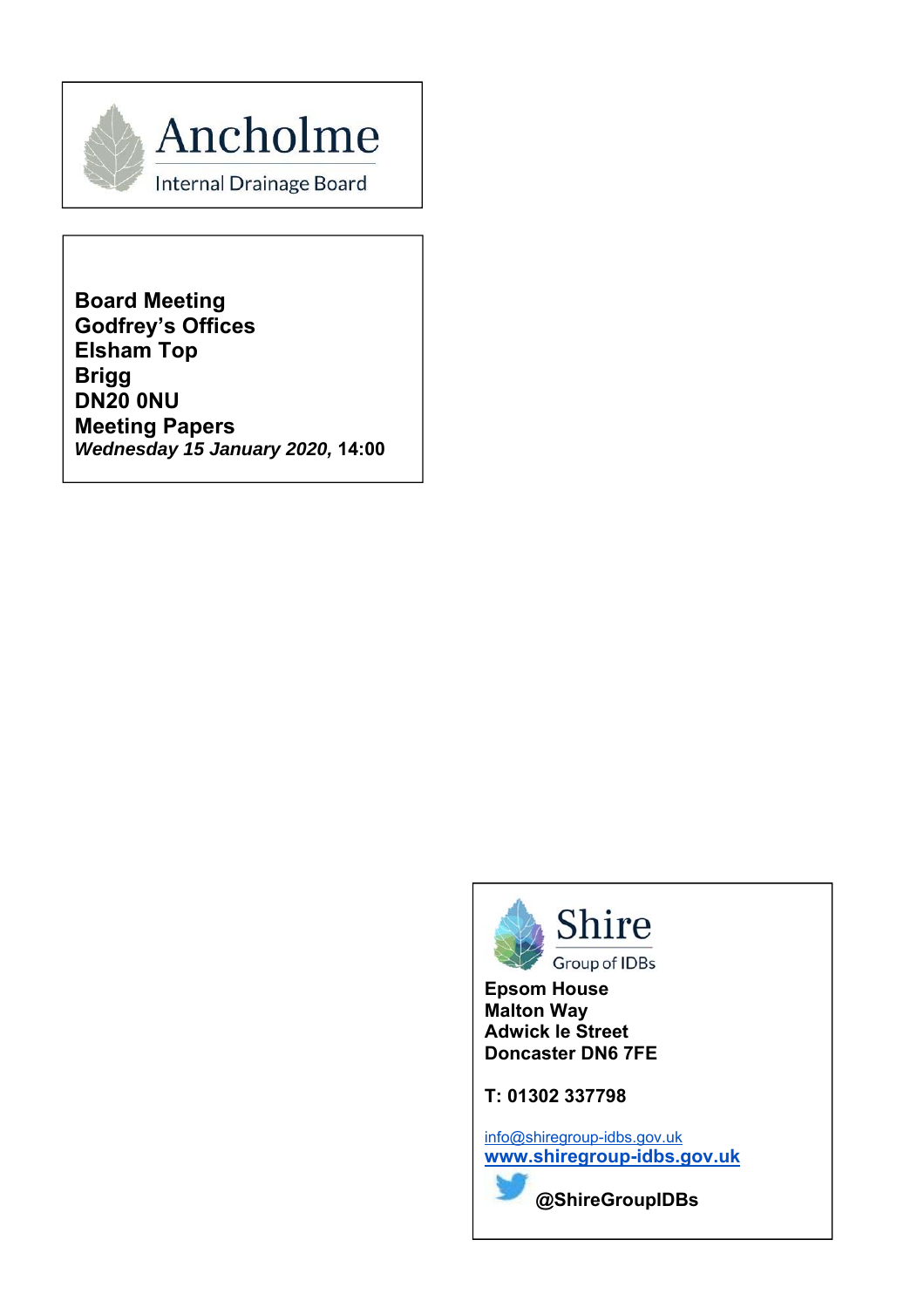

## **Meeting Papers**

**Prepared by:**  Clerk - Ian Benn - PG Dip H&S and Env Law, Dip. NEBOSH, Grad IOSH, MCQI CQP Environmental Officer – Alison Briggs OND Business Studies, BSc (Hons) Env Sc., MSc Env.Mngt. Climate Change, CEnv. MIEMA Engineer - Paul Jones ONC HNC BSc (Hons) MSc (Eng) GMICE Finance Officer – Craig Benson BA Business Studies Asset Manager - Martin Spoor BSc (Hons) Engineering, Geology, and Geotechnics Finance Officer - David Blake BSc (Hons) Accounting Finance Officer - Mark Joynes BSc (Hons) Mathematics

Rating Officer - Janette Parker

## **Purpose**

These meeting papers have been prepared solely as a record for the Internal Drainage Board. JBA Consulting accepts no responsibility or liability for any use that is made of this document other than by the Drainage Board for the purposes for which it was originally commissioned and prepared.

## **Carbon Footprint**



A printed copy of the main text in this document will result in a carbon footprint of 157g if 100% post-consumer recycled paper is used and 199g if primary-source paper is used. These figures assume the report is printed in black and white on A4 paper and in duplex.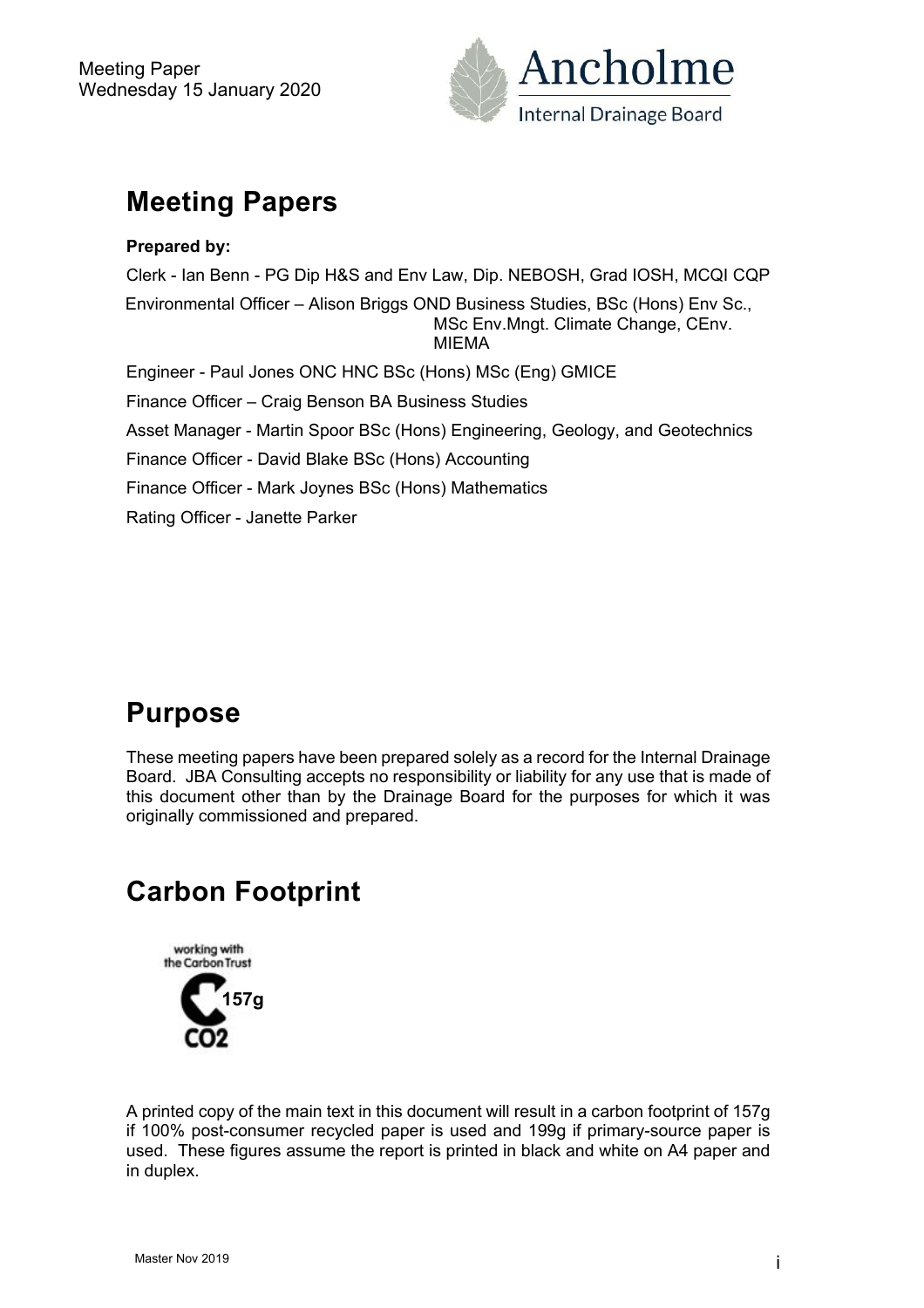

## **Contents**

| 1.                              |                                                              |  |
|---------------------------------|--------------------------------------------------------------|--|
| 1.1<br>12<br>1.3<br>1.4<br>1.5  | Matters arising there from not elsewhere on Agenda  8        |  |
| 2.                              |                                                              |  |
| 2.1<br>2.2<br>2.3<br>2.4        |                                                              |  |
| 3 <sub>1</sub>                  |                                                              |  |
| 3.1<br>3.2<br>3.3<br>3.4<br>3.5 | Rates & Special Levies for the Year Ending 31 March 2021  11 |  |
| 4.                              |                                                              |  |
| 4.1<br>4.2                      |                                                              |  |
| 5.                              |                                                              |  |
| 5.1                             |                                                              |  |
| 6.                              |                                                              |  |
| 6.1                             |                                                              |  |
| 7.                              |                                                              |  |
| 8.                              | Any Other Business by Leave of The Chairman  19              |  |
| 9.                              |                                                              |  |
| 10 <sub>1</sub>                 | APPENDIX A - Minutes of the Audit Review Meeting  20         |  |
| 11.                             |                                                              |  |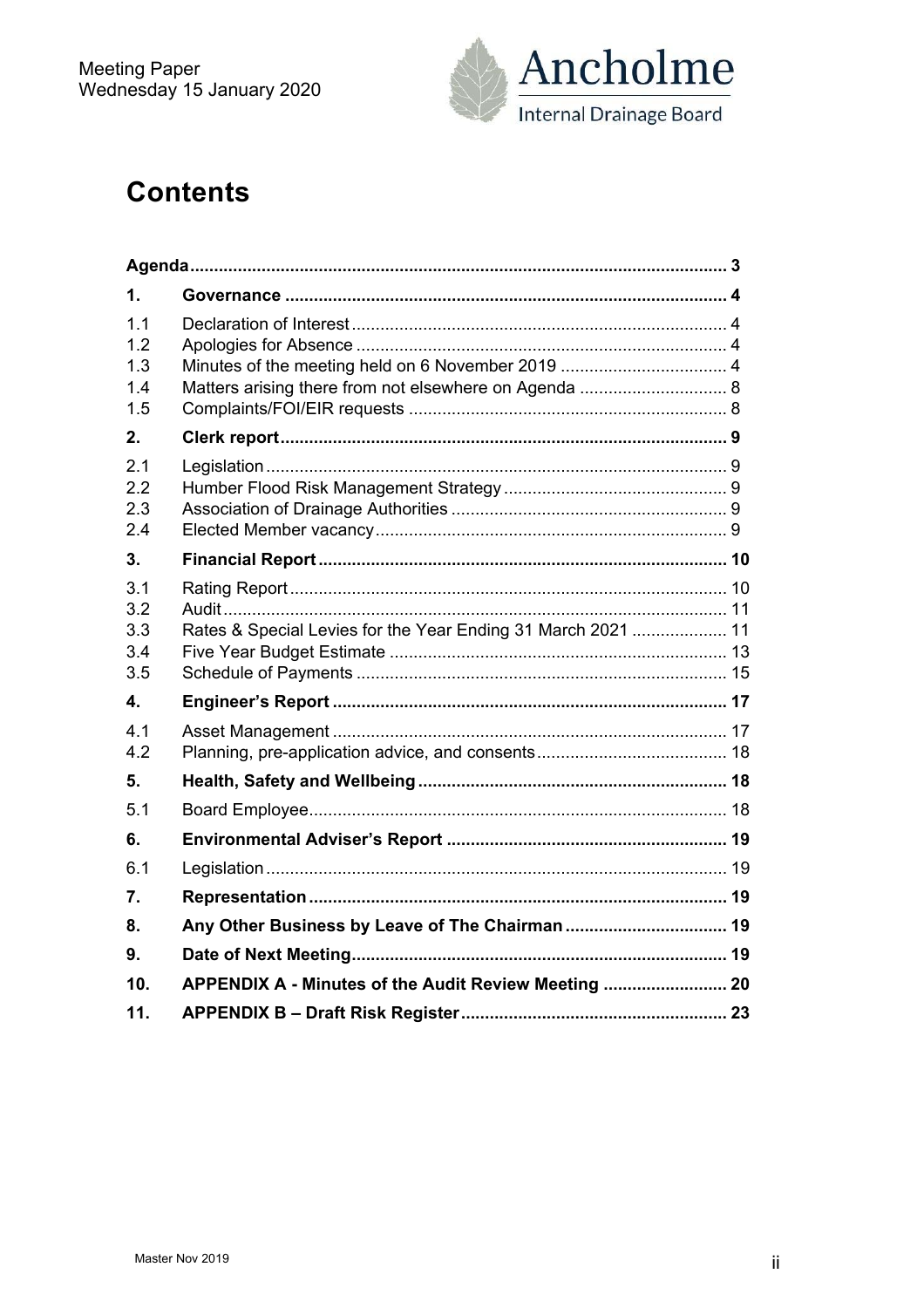

# **Agenda**

- 1. Governance matters
- 2. Clerk Report
- 3. Financial Report
- 4. Engineering Report
- 5. Health and Safety Report
- 6. Environmental Report
- 7. Any Other Business by Leave of the Chairman
- 8. Date of next meeting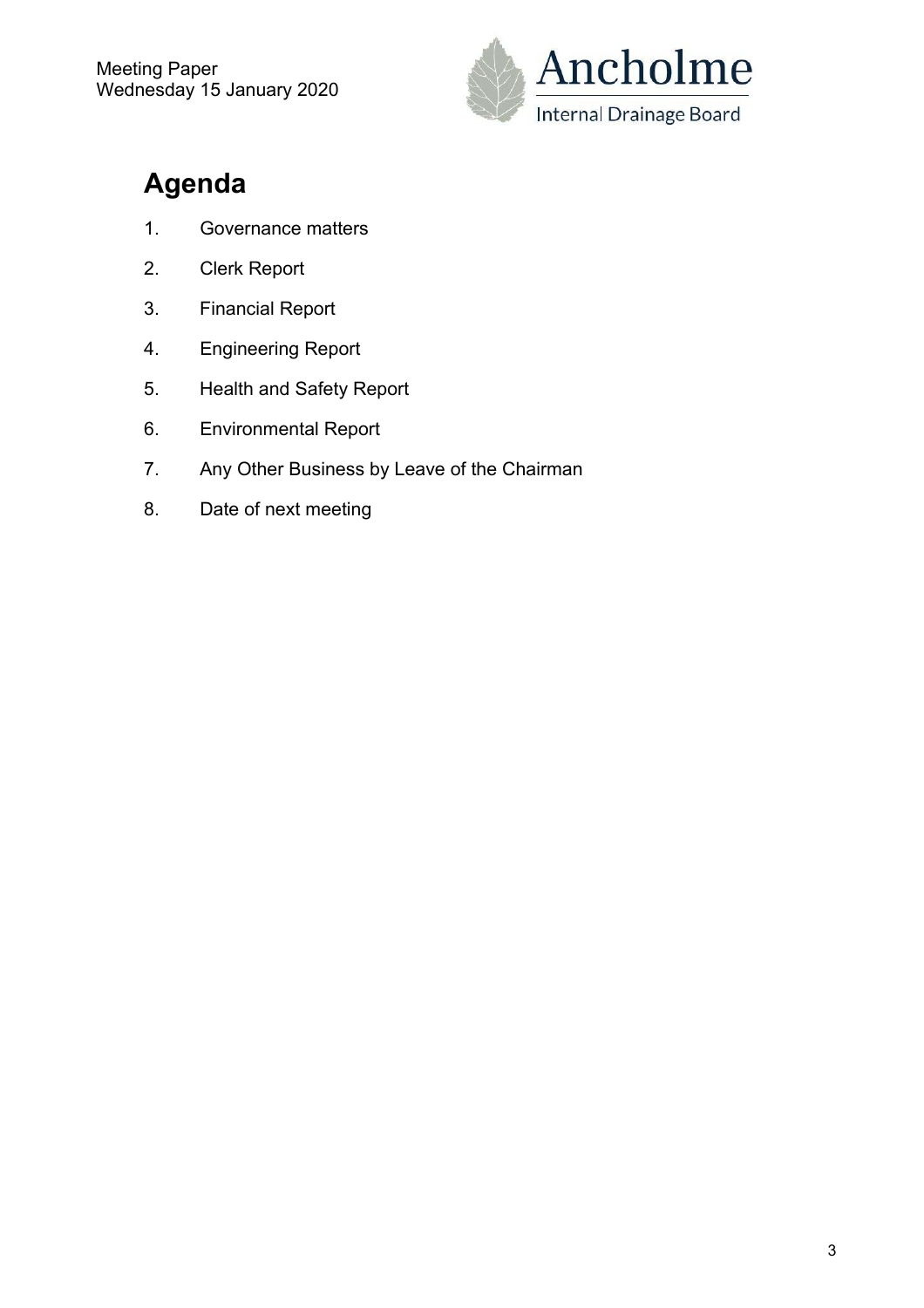

## **1. Governance**

### **1.1 Declaration of Interest**

Board Members are advised to declare a pecuniary or non-pecuniary interest on any item in the Agenda.

### **1.2 Apologies for Absence**

#### **1.3 Minutes of the meeting held on 6 November 2019**

**Present** 

| Mr J Akrill   | JA    |
|---------------|-------|
| Mr J Barton   | JB.   |
| Mr R Borrill  | Chair |
| Mr S Buckley  | SB    |
| Mr C Day      | CD    |
| Mr I Dowson   | ID    |
| Mr J Jackson  | JJ1   |
| Mr A Godfrey  | V-C   |
| Mr R Holloway | RH    |
| Mrs J Jackson | JJ1   |
| Mr J J James  | JJ2   |
| Mr C Sherwood | СS    |
| Mr N Sherwood | ΝS    |
| Mr M Storey   | ΜS    |
| Mr W Strawson | WS    |
| Mr J Summers  | JS    |
| Mr H Williams | нw    |
|               |       |

 **In attendance on behalf of JBA Consulting Officer:** 

| Mr I Benn    | CEO |
|--------------|-----|
| Mr C Benson  | FO. |
| Mr P Jones   | Eng |
| Mrs A Briggs | FO. |

#### **Declaration of Interest**

**2019.58** None

#### **Apologies for Absence**

**2019.59** Apologies for absence received from Roger Herring, Tom Nelthorpe, Rob Waltham, Stuart Buckley, and Helen Rowson

#### **Minutes of the Last Meeting**

**2019.60** Minutes of the meeting held 15 May 2019 were considered. ID noted his apologies given had not appeared. This would be rectified. **HW proposed approved for signature, AG seconded, all in agreement** 

#### **Matters arising not discussed elsewhere on Agenda**

**2019.61** none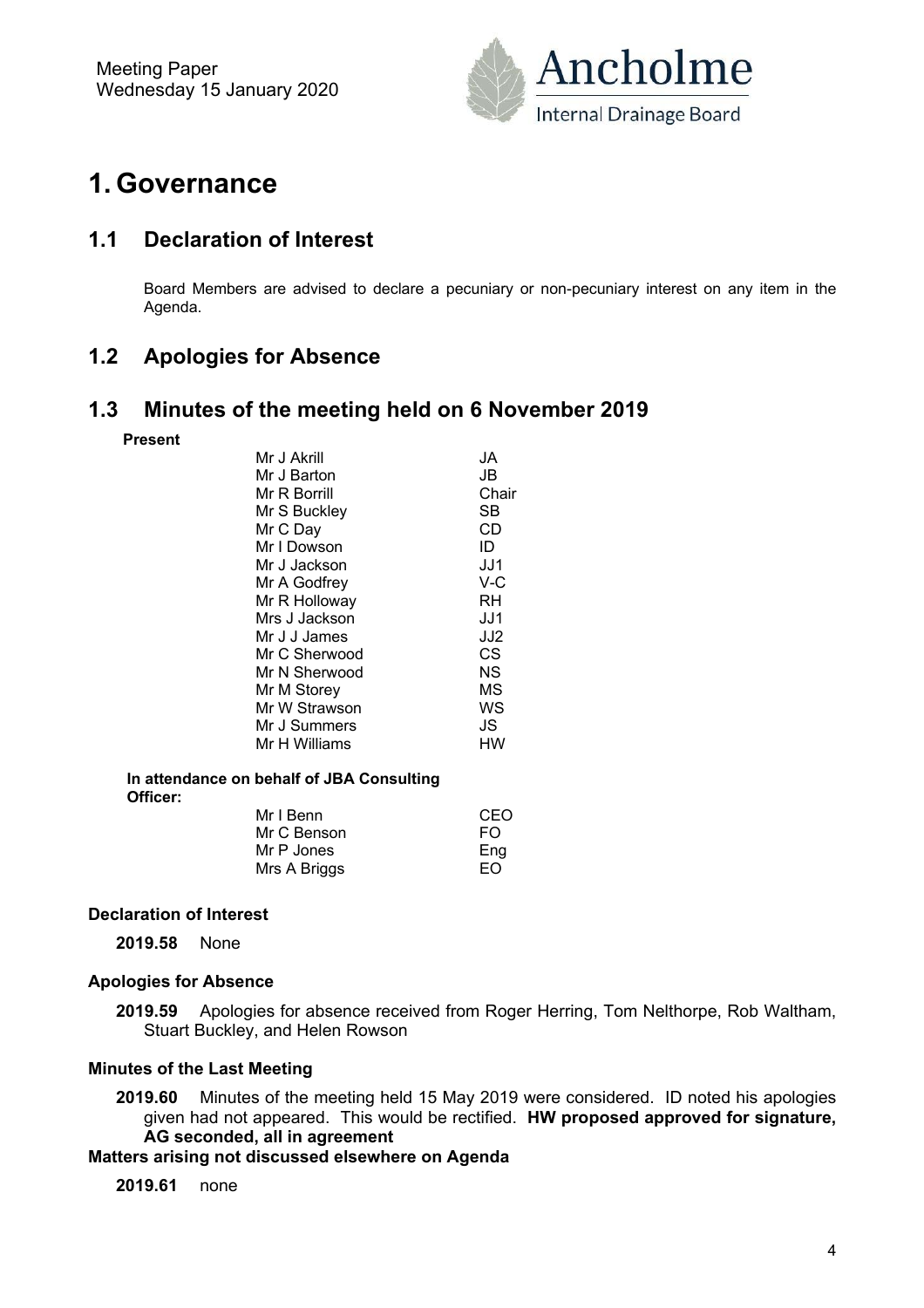

#### **Complaints/FOI requests**

**2019.62** None received.

#### **Clerk Report**

- **2019.63** Maintenance Contractor Clerk advised he, the Chairman and several Board Members attended the funeral. He'd found Trevor an honest, approachable man, his skill and diligence would be sorely missed.
- **2019.64** Legislation Environment Bill will include ability for IDBs to enlarge Districts to extend into higher ground.

Defra is looking at NFM techniques which could reduce flows into IDB Districts. FO has been involved in an appropriate way in which to collect drainage rates in extended catchments.

- **2019.65** Legislation Draft National FCERM Strategy EA expected responses in 1,000's however only 200 responses received. Significant portion of IDBs and Local Authorities did not respond. Management team responded on behalf of Board in conjunction with Chair and Vice-Chair
- **2019.66** Humber FRMS noted. Meeting with landowners held recently at Arties Mill. V-C advised well attended, he noted change in approach from EA over time which now is asking for feedback rather than Strategy being imposed on landowners. JS advised the meeting well chaired.
- **2019.67** Anglian Northern RFCC information in paper noted. GiA may be available in future for NFM schemes
- **2019.68** ADA Conference No Member interest expressed in attending, noting any speakers would be constrained associated with purdah
- **2019.69** Employee remuneration All in agreement.
- **2019.70** Elected Member vacancy Members noted and discussed whether any areas of the District were currently under-represented.

#### **Finance Report**

The Finance Report previously issued to Members was discussed.

- **2019.71** Rating Report Rating outstanding now £64,560; £61,000 of which relates to one account holder of poultry farms.
- **2019.72** Audit Internal Audit nothing to report
- **2019.73** Audit External Audit no matters have raised concerns of the Auditor
- **2019.74** Internal Audit Review Meeting Anyone Member wishing to attend should contact the FO.
- **2019.75** Budget comparison y/e 31 March 2019 This year foreign water contribution has been made in full including repayment of some costs associated with Low Farm outfall. Pump Station costs down against budget but recent wet weather will increase that percentage.
- **2019.76** 5-year budget estimate noted
- **2019.77** Capital Plan forecast graphed showing consecutive refurbishments/replacements in near future for the Board
- **2019.78** Schedule of Payments Payments totalling £278,419.01 had been made from the Board's account £108,616.74 of which authorised by the Clerk and Engineer only – **JJ1 proposed approved, JS seconded, all in agreement**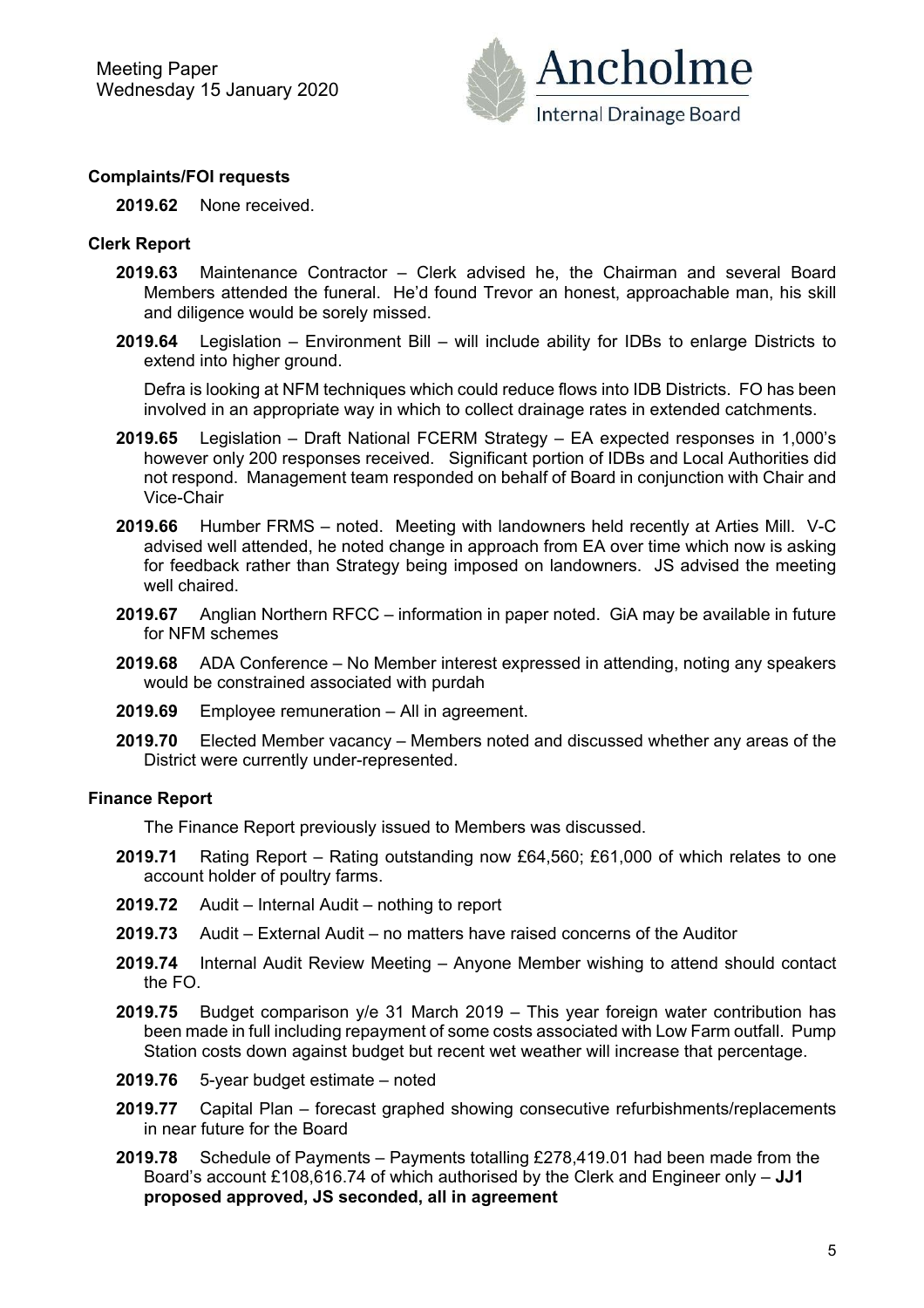Meeting Paper Wednesday 15 January 2020



#### **Engineers Report**

#### **Asset Management**

**2019.79** EA Accelerated funding opportunity – EA contacted management requesting identification of any advance development schemes which could attract GiA. Eng. submitted an intrusive asset inspection at Hibaldstow and request for funding combined pump station catchment study associated with hydraulic model. This would provide data and evidence of what Board does, why it does it and will assist in future GiA applications. Accelerated funding opportunity is linked to capital projects, not maintenance revenue works. If EA accepts proposal, will bring back to Board.

JS commented on River Rase, flooding fields, moving into old river Ancholme and must be pumped by the Board at Brandy Wharf into new river Ancholme. Eng. met with landowners on Monday. EA alerted to issues with highland carrier systems, and request made for Ancholme to be lowered. EA unable to lower Ancholme due to planned boat movements. Pumps have been operational however volumes have meant water remains standing on land. Will be following up with EA and NFU is involved. JB advised following 2007 Pitt Review it was made clear funding was an issue. JS wondered if all partners should consider working together to resolve the issue around Brandy Wharf. JJ2 commented on constraints of Ancholme south of Brandy Wharf, silt banks evidence and full of reed, holding back flow.

- **2019.80** EA is to do work on South Ferriby Lock between February-March 2020 associated with West Drain and leaky door.
- **2019.81** Telemetry Members informed by email of the telemetry situation and further information in papers. Eng. advised all IDBs using this telemetry provider were at risk of losing visual connection with telemetry across all sites on 20<sup>th</sup> September. Ancholme would be exposed, not only in the ability to deliver effective management of water levels; a sole employee insufficient resource to deliver the service but, but also presented with an inability to provide s19 reports to LLFAs associated with any flood event.

Reason for Company liquidation appears associated with IDBs outside Shire Group not paying quarterly invoices. Telemetry company has provided systems to IDBs since around 2001. Ancholme IDB had greatest proportion of costs invested in the system under its lease agreement.

Its Auctioneer advised all IDBs company assets to be sold as part of voluntary liquidation process. Chair and V-C objective in offering to purchase those assets including Intellectual Property SCADA system was to permit Board retention of visual connection, alarms, CCTV at all sites across District.

There is opportunity available to recover costs from wider telemetry network and reduce future costs for this and all IDB users over next 16 months, providing time for all to consider next steps. Officers, in association with another group Board, have undertaken work considering telemetry alternatives; securing a new supplier and system would take 12-18 months to set up.

CD queried cost which created voluntary liquidation, advised small amount highlighting the tight margins being operated. Noted it was voluntary liquidation and several Boards outside Shire Group are affected.

JJ1 did not consider this approach appropriate for an IDB, visibility was not a sufficiently robust argument to purchase. The Board may have a sole employee, but several farmers would check sites. Chair reminded Members of costs incurred by Board associated with lease agreement which had now ceased. In owning the system, Board not only had space within which to make future decisions but may recoup costs by offering visual access to other affected IDBs. JJ1 advised suggestion to S&G WMB to halve its payment to Ancholme IDB. CS disagreed, noting current weather situation and believed telemetry had proven itself. V-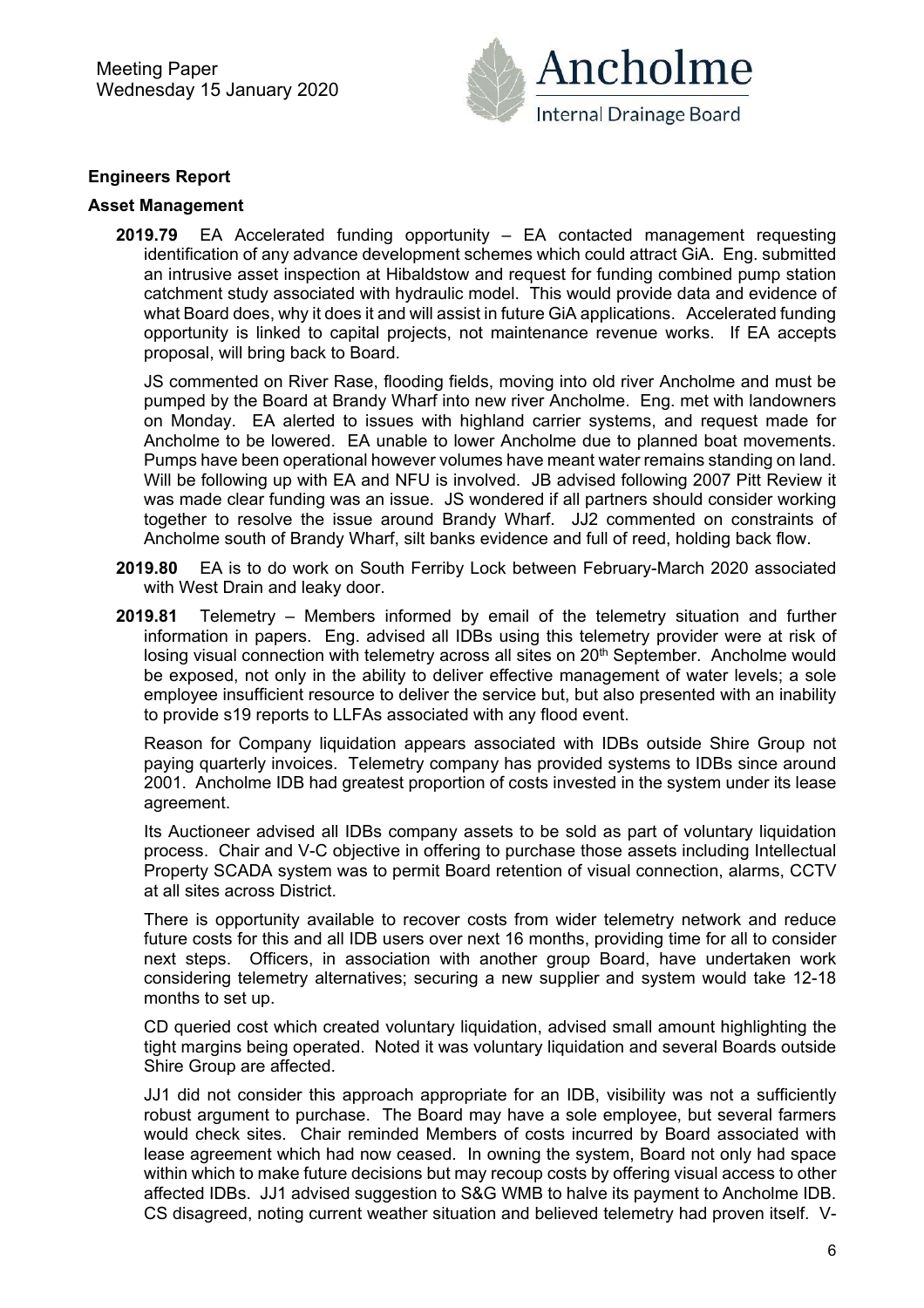

C advised no bidding war involved, Chair and V-C had one week to make decision otherwise telemetry would have been turned off. JS proposed report be brought to next meeting.

Advised next stage is to send letter to IDBs with offer solely to maintain visibility for which there will be no associated Board liability. A proposal will be made, if not accepted other parties will be turned off from the system. 14-days was agreed appropriate period.

HW noted the speed with which events had occurred; this appeared the only decision Chair and V-C could make. Rain started in September and has since continued. V-C reiterated the decision made will tide the Board short term, will take 12-18 months to install new system, the Board needs to ascertain long-term provision. By January meeting Options can be presented to Board following due diligence of the software. Eng. advised highest risk with a telemetry provider is that it controls software and SCADA, effectively controlling Board access to its own data. However, the EA controls its own system and bring in contractors to install hardware, signals are sent to EA owned SCADA. If Board wants to control its own access to telemetry data, that risk associated with independent ownership has been limited. Board may still employ contractors to fit on-site telemetry hardware, but it will be sending signals to Board owned SCADA. Chair advised not a money-making purchase but to preserve Board position, any income refunding outlay is a bonus. Members asked to approve action of Chair and Vice -Chair in purchasing assets of telemetry supplier. **Majority in favour, 2 against**.

- **2019.82** NS questioned whether Board could use telemetry former employee expertise during initial period. Eng. advised already being done. Letter to be issued to all IDBs using system hopefully by end of week, requiring response within two weeks from date of letter with agreement or otherwise. Those not agreeing will be turned off from the server. The Board will then know its income over next 16 months. **All in agreement**.
- **2019.83** Water Level Management Low Farm Outfall temporary pumping EA advised it is to maintain banks for 20 years. Alternative option to potentially divert waters into West Drain is being looked at by EA. Board asked to decide on direction of travel associated with purchasing temporary pump, for which quotations will be required. Temporary pump required to maintain flow and flush silt from gravity outfall, is currently hired. Over time, hire costs higher than pump purchase. Board has received £11,000 highland water claims which could be put toward that cost. ID advised Board would require larger diesel tank and to pump longer hours.

EO advised letter sent to NE requesting Assent associated with night-time pumping during inundation events. Estuary is a Natura 2000 and Ramsar site with SAC and SPA protections and a SSSI. Potentially damaging operations require NE's consent under Habitat Regs, and CROW act. She was unable to determine night-time pumping would have no detrimental effect on Estuary designation associated with priority, rare and threatened species of migratory wading birds roosting sites. Neither the Board no Humber Nature Partnership had information available as to roosting. JJ1 considered wrong approach had been taken, NE should be told what the Board is going to do. Members requested NE be informed the Board will undertake night-time pumping within x number of weeks from date of letter. **All in agreement.**

- **2019.84** Pump stations noted
- **2019.85** Inverted syphons noted
- **2019.86** Maintained Ordinary watercourses Officers have worked to reprioritize and focus NE Davis attention on priority pumped and gravity catchments. Wish to formally amend NE Davis pumped catchments but tender works for gravity catchments. N Lincs Procurement has advised cannot approach second ranking tenderer from recent exercise. For this year as emergency response acceptable however N Lincs advice is next year must re-tender the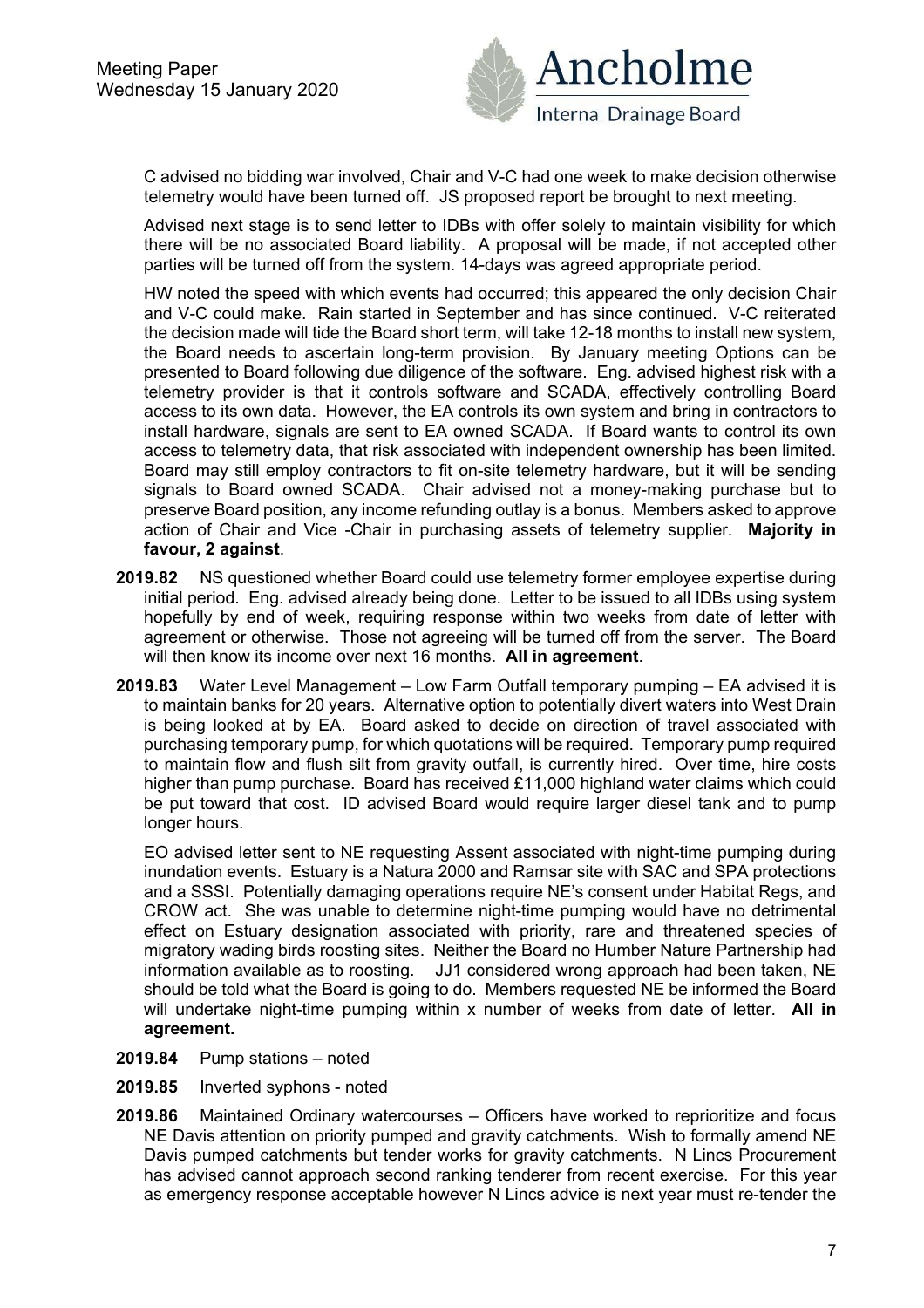

service. Request Board ratification of decisions taken for this year's maintenance. **All in agreement.** Confirmation to re-tender gravity systems 2020 and appoint in new calendar year. **All in agreement**

- **2019.87** Main River South Ferriby Embankment EA intends to return to works next year. In event of a tidal surge, sandbags are on standby to protect work done. RH advised on lack of surface discharge from road following work, installation of French drain proposed in New Year. HW noted watercourse still without flap valve. Eng. advised contractors must apply for Board consent through himself as Engineer, to date insufficient information had been provided to permit consideration of application.
- **2019.88** Calendar dates for lowering on Ancholme noted in terms of checking Board outfalls
- **2019.89** Low priority main river maintenance Table presented highlighted low risk systems from 2014 the Board considered relevant to its ability to deliver water level management. Today's position is EA has no revenue funding available for service of low priority main river systems. PSCA means IDB can undertake work, and not carry any responsibility or liability for it. V-C considered Board needed to understand most appropriate people within EA/Defra to speak to regarding lack of maintenance particularly within next 6-week period. Chair advised landowners could obtain permit from EA to undertake riparian work. JJ1 advised Parish Councils may contribute.
- **2019.90** Planning noted

#### **Health Safety & Wellbeing**

**2019.91** There had been no accidents incidents or near misses to report.

#### **Environmental Adviser Report**

**2019.92** Biodiversity Action Plan – Work has concentrated on Eel Regulation compliance working in partnership with Hull International Fisheries Institute within Worlaby Catchment and Thirty-Foot PS catchment.

#### **Representation**

**2019.93** Members noted information in the report.

#### **Any Other Business by leave of Chairman**

**2019.94** none

#### **Date of Next Meeting**

**2019.95** 15 January 2020, 13 May 2020, 4 November 2020 at Godfreys offices, Elsham. Meeting closed 15:50. JS gave apologies for 4 November 2020.

### **1.4 Matters arising there from not elsewhere on Agenda**

#### **1.5 Complaints/FOI/EIR requests**

None received.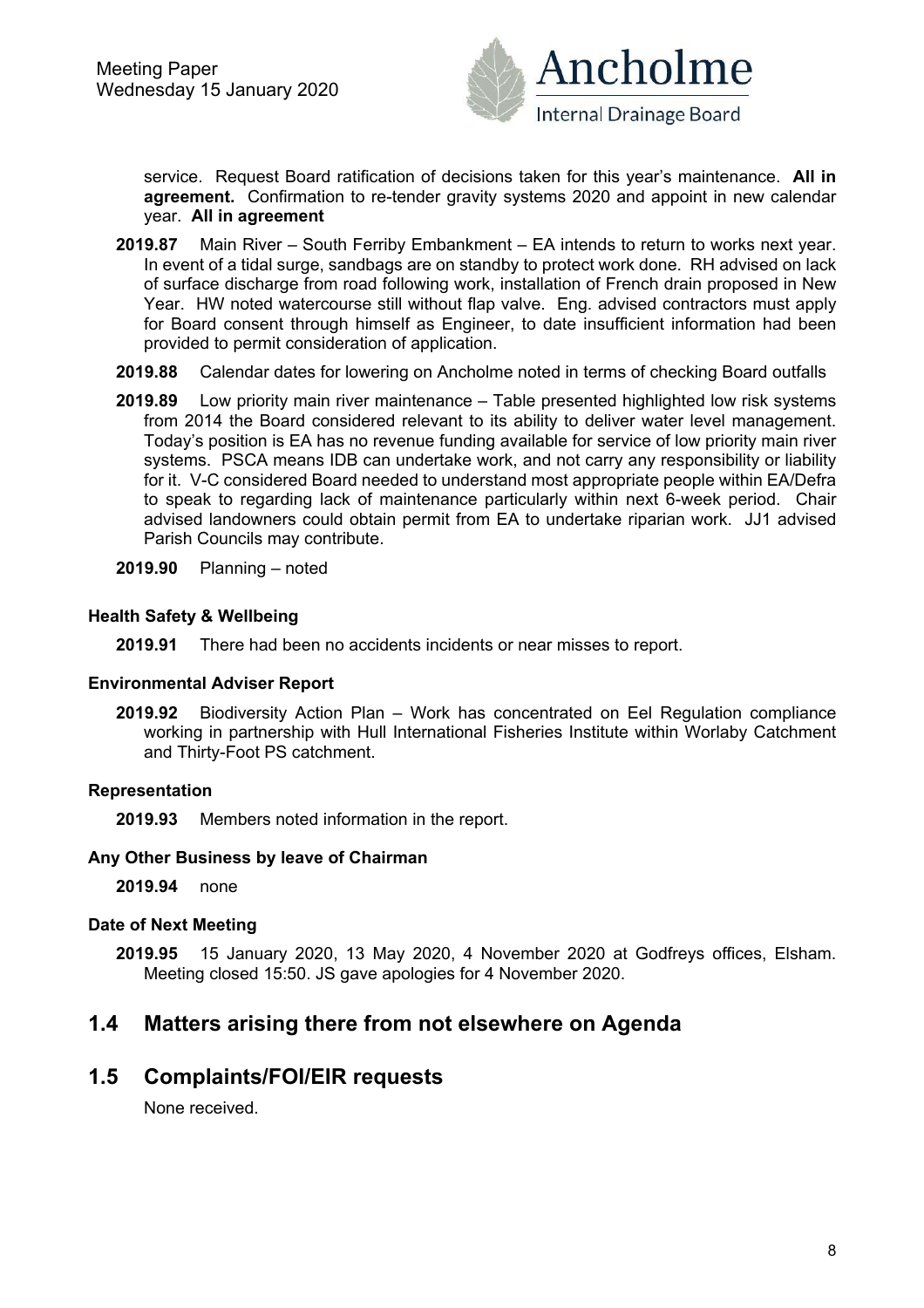

# **2. Clerk report**

#### **Recommendations:**

- To note the information contained in this report
- Approval of Contribution towards WRE (2.3.2)
- Resolution (Item 2.5)
- Co-option for elected member vacancy (Item 2.6)

## **2.1 Legislation**

### **2.1.1 DRAFT National Flood & Coastal Erosion Risk Management Strategy**

Has not yet received formal approval for national adoption.

## **2.2 Humber Flood Risk Management Strategy**

Meetings around the Estuary have taken place which were arranged by the Environment Agency to talk to landowners about the risks associated with rising sea levels and storm surges. These were chaired by NFU Vice President Stuart Roberts.

Feedback was generally positive, with appreciation that the EA were seeking to engage early with key stakeholders.

## **2.3 Association of Drainage Authorities**

#### **2.3.1 Anglian Northern RFCC**

Minutes and papers can be found here: https://www.gov.uk/government/groups/anglian-northernregional-flood-and-coastal-committee

#### **2.3.2 Contribution towards WRE**

ADA have agreed to contribute £15,000 to Water Resource East (WRE) for the financial year ending 31 March 2020. This is in order for ADA to represent internal drainage boards in the east of England on WRE's Board of Directors. ADA have appointed David Thomas, Chief Executive of the Middle Level Commissioners to represent IDBs in this role.

ADA are looking to recoup the cost from those 49 IDBs who are located within the catchment area of WRE. The Ancholme IDB share of the cost is £169.66 and ADA would like to receive confirmation that this has been approved by the Board before an invoice is issued.

## **2.4 Elected Member vacancy**

There remains one vacancy for an elected Member; the Land Drainage Act advises the procedure for Member Co-Option to the Board. This has process has been undertaken by the Board recently. Members are requested to bring suggestions to the Board for suitable candidates.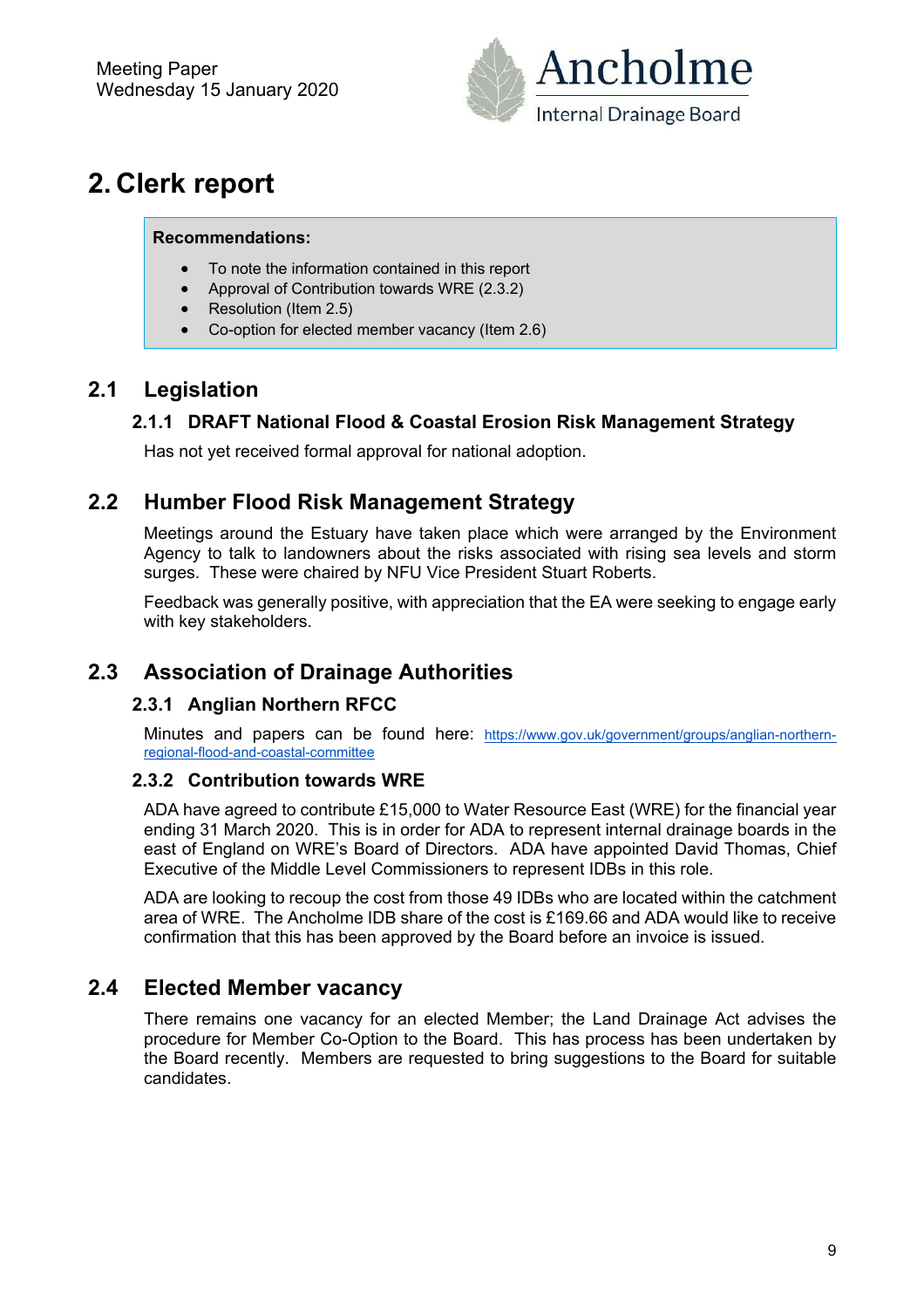

# **3. Financial Report**

#### **Recommendations:**

- To note the information contained in this report
- To approve the rate removals
- To approve the Risk Register and minutes of the Internal Audit Review meeting.
- Approve the Estimates for the Year Ending 31 March 2021
- To approve the schedule of payments

## **3.1 Rating Report**

Details of the Rates and Special Levies issued, and payments received up to and including 13 December 2019: -

|                                                   | £          | £                |
|---------------------------------------------------|------------|------------------|
| Balance Brought forward at 1 April 2019           |            | 577.69           |
|                                                   |            |                  |
| 2019/2020 Drainage Rates and Special Levies       |            |                  |
| <b>Drainage Rates</b>                             |            | 352,315.15       |
| <b>Special Levies</b>                             |            |                  |
| North Lincolnshire Council                        | 206,608.00 |                  |
| <b>West Lindsey District Council</b>              | 18,828.00  | 225,436.00       |
| <b>Total Drainage Rates Due</b>                   |            | 578,328.84       |
|                                                   |            |                  |
| Less Paid: -                                      |            |                  |
| <b>Drainage Rates</b>                             |            | 305,111.32       |
| North Lincolnshire Council                        | 206,609.00 |                  |
| <b>West Lindsey District Council</b>              | 18,828.00  | 225,437.00       |
| <b>Total Drainage Rates Paid</b>                  |            | 530.548.32       |
|                                                   |            |                  |
| <b>Admin Adjustment</b>                           |            | 0.88             |
|                                                   |            |                  |
| <b>Balance Outstanding as at 13 December 2019</b> |            | <u>47.781.40</u> |

| <b>PROPOSED RATE REMOVALS - FOR BOARD APPROVAL</b> |                                                                                  |        |        |                                                  |  |  |  |  |  |
|----------------------------------------------------|----------------------------------------------------------------------------------|--------|--------|--------------------------------------------------|--|--|--|--|--|
| <b>ACCOUNT</b>                                     | <b>RATES TO BE</b><br><b>REASON</b><br>A.V.<br><b>HECTARES</b><br><b>REMOVED</b> |        |        |                                                  |  |  |  |  |  |
|                                                    | 1.76                                                                             | 96.00  | 47.80  | Uncollectable Arrears - Unable to trace occupier |  |  |  |  |  |
| 2                                                  |                                                                                  |        | 199.18 | Uncollectable Arrears - Land on new account      |  |  |  |  |  |
| 3                                                  | 0.243                                                                            | 13.00  | 1.62   | Land transferred to Special Levy                 |  |  |  |  |  |
| <b>TOTALS</b>                                      | 2.003                                                                            | 109.00 | 248.60 |                                                  |  |  |  |  |  |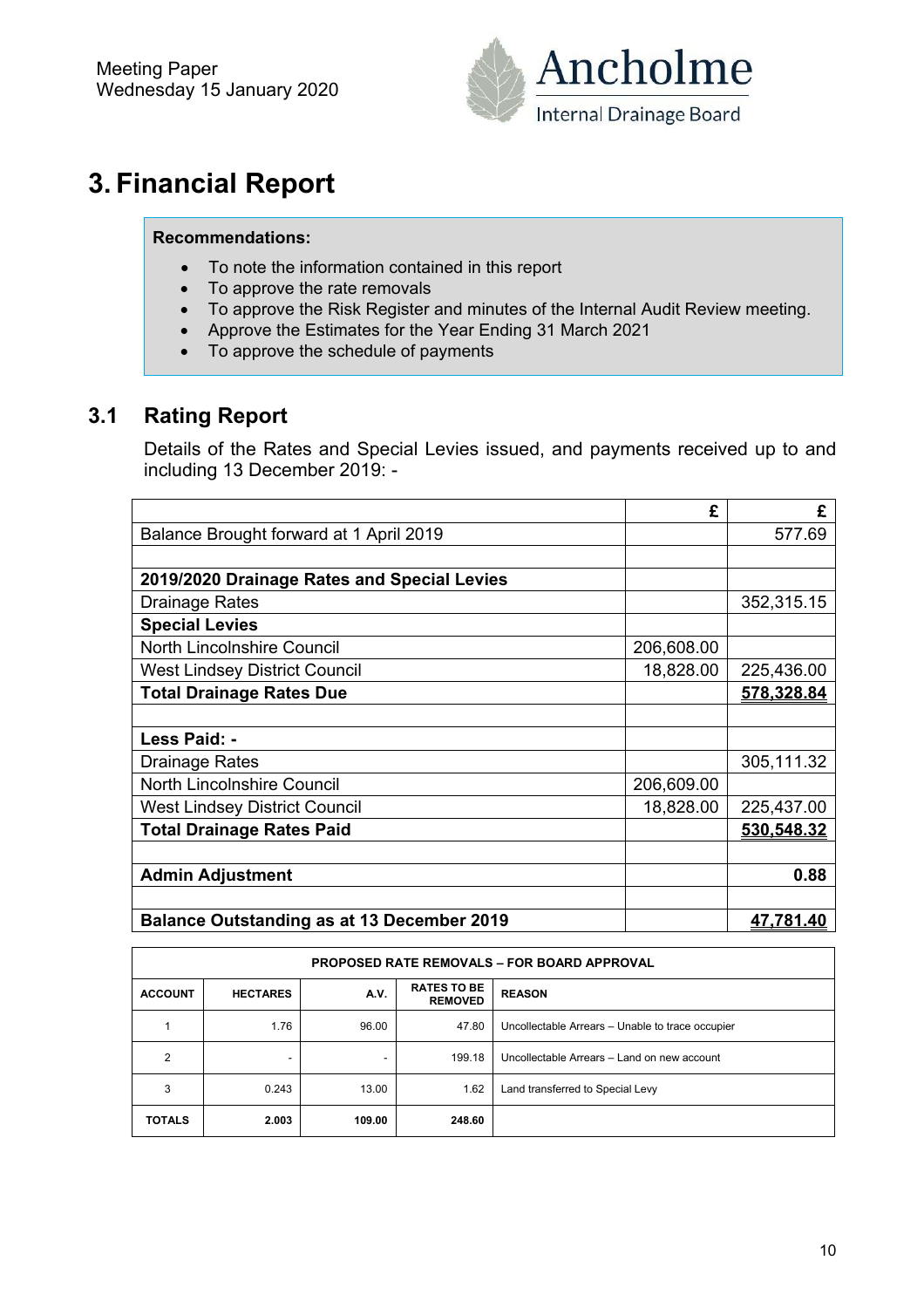

### **3.2 Audit**

#### **3.2.1 Internal Audit**

Minutes of the Internal Audit Review held Monday 25 November 2019 at Epsom House are available at Appendix A.

#### **3.2.2 External Audit**

Nothing to report.

#### **3.2.3 Risk Register**

The risk register is attached at Appendix B and requires the Board's approval.

## **3.3 Rates & Special Levies for the Year Ending 31 March 2021**

| <b>OPTIONS</b>                              |   | 2019/20         | 2020/21 |                 |   |                    |   |                   |   |           |  |                   |
|---------------------------------------------|---|-----------------|---------|-----------------|---|--------------------|---|-------------------|---|-----------|--|-------------------|
|                                             |   | <b>Existing</b> |         | <b>Option 1</b> |   | Option 2           |   | Option 3          |   | Option 4  |  | Option 5          |
| <b>Rate in the £</b>                        |   | 12.5p           |         | 12.5p           |   | 12.75 <sub>p</sub> |   | 13p               |   | 13.25p    |  | 13.5p             |
| Penny rate increase                         |   |                 |         | 0               |   | 0.25p              |   | 0.50 <sub>p</sub> |   | 0.75p     |  | 1.00 <sub>p</sub> |
| <b>MIncrease</b>                            |   |                 |         |                 |   | 2%                 |   | 4%                |   | 6%        |  | 8%                |
| <b>Estimated Year End Balance 31/3/2021</b> | £ | 237.306         | £       | 179.927         | £ | 191,482            | £ | 203.037           | £ | 214,593   |  | 226.148           |
|                                             |   |                 |         |                 |   |                    |   |                   |   |           |  |                   |
| Reserve Level (Policy target 30%)           |   | 31.44%          |         | 25.49%          |   | 27.12%             |   | 28.76%            |   | 30.40%    |  | 32.03%            |
|                                             |   |                 |         |                 |   |                    |   |                   |   |           |  |                   |
| Increase/(Decrease) in Reserves £           |   |                 |         | (57, 380)       |   | (45, 824)          |   | (34, 269)         |   | (22, 713) |  | (11,158)          |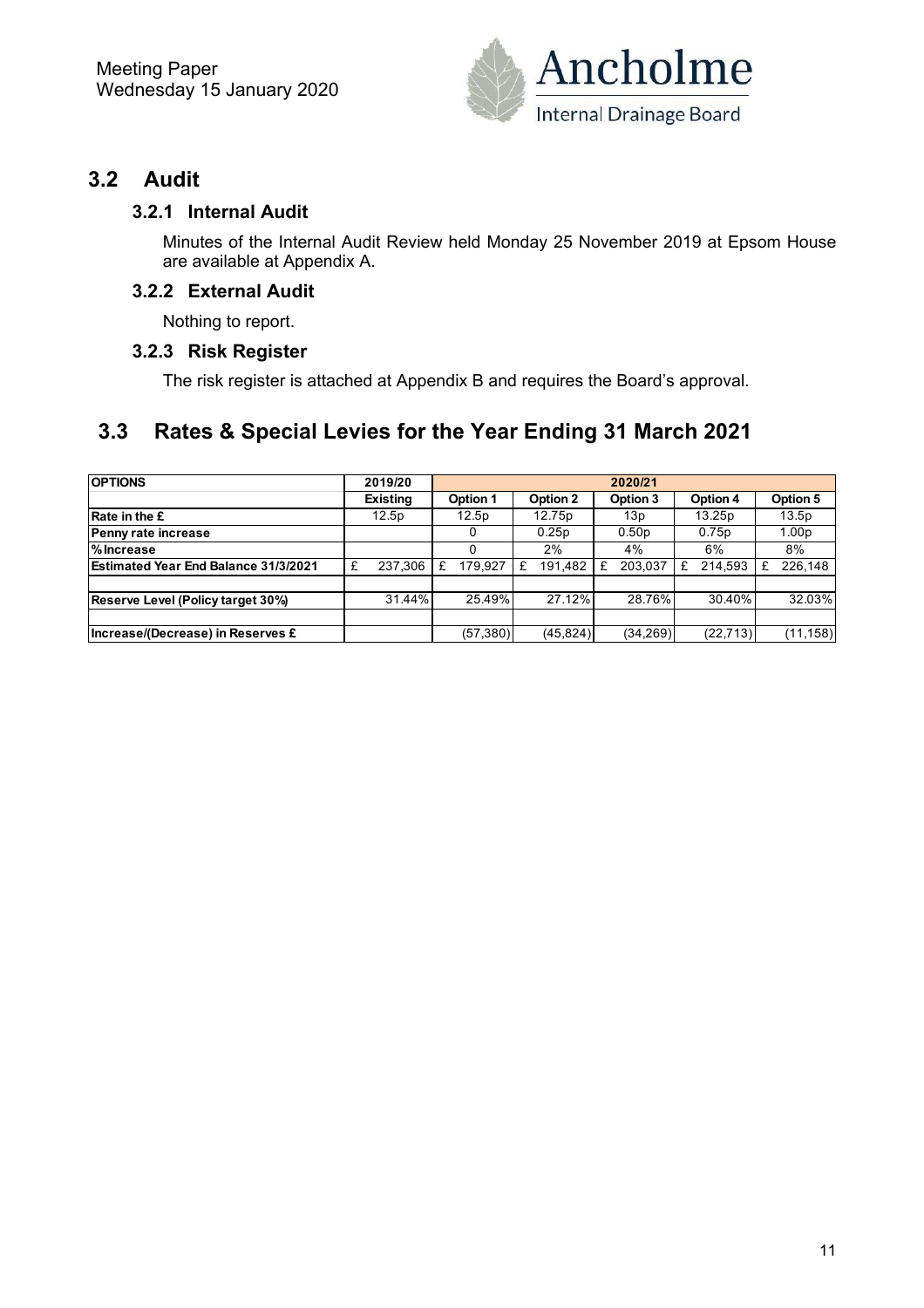

|                 |           |                  |   | ANCHOLME INTERNAL DRAINAGE BOARD                                                                                                                                                                                  |                    |                 |
|-----------------|-----------|------------------|---|-------------------------------------------------------------------------------------------------------------------------------------------------------------------------------------------------------------------|--------------------|-----------------|
|                 |           |                  |   | <b>ESTIMATES FOR THE YEAR ENDING 31ST MARCH 2021</b>                                                                                                                                                              |                    |                 |
|                 | 2019/20   |                  |   |                                                                                                                                                                                                                   | 2020/21            |                 |
| Approved        |           | <b>Estimated</b> |   |                                                                                                                                                                                                                   |                    |                 |
| <b>Estimate</b> |           | Out-Turn         | £ |                                                                                                                                                                                                                   |                    | <b>Estimate</b> |
| £               | £         | £                |   |                                                                                                                                                                                                                   | £                  | £               |
|                 |           |                  |   | <b>INCOME</b><br>Drainage Rates on Agricultural Land and Buildings:-                                                                                                                                              |                    |                 |
|                 |           | 182,786          |   | 12.50p in £ on AV of £1,462,276                                                                                                                                                                                   |                    |                 |
| 182,786         |           | 169,529          |   | 12.50p in £ on AV of £1,356,232                                                                                                                                                                                   | 182,785<br>169,529 |                 |
| 169,529         |           |                  |   |                                                                                                                                                                                                                   |                    |                 |
|                 |           |                  |   | Special Levies (12.50p in £)                                                                                                                                                                                      |                    |                 |
|                 |           |                  |   | North Lincolnshire Council                                                                                                                                                                                        |                    |                 |
| 206,609         |           | 206,609          |   | 12.50p in £ on AV of £1,652,868                                                                                                                                                                                   | 206,609            |                 |
|                 |           |                  |   | West Lindsey District Council                                                                                                                                                                                     |                    |                 |
| 18,828          |           | 18,828           |   | 12.50p in £ on AV of £150,796                                                                                                                                                                                     | 18,850             |                 |
|                 |           |                  |   | Other Income:-                                                                                                                                                                                                    |                    |                 |
| $\mathbf{1}$    |           | 1                |   | Rental Income                                                                                                                                                                                                     | $\mathbf{1}$       |                 |
| 17,340          |           | 17,964           |   | Income from Rechargeable Works                                                                                                                                                                                    | 17,340             |                 |
| 70              |           | 30               |   | Interest etc                                                                                                                                                                                                      | 70                 |                 |
| 0               |           | 28,901           |   | <b>Telemtry Contribution</b>                                                                                                                                                                                      | 16,639             |                 |
| 0               |           | 0                |   | New Works and Improvement contributions                                                                                                                                                                           | $\Omega$           |                 |
| 36,764          | 631,927   | 63,850           |   | 688,498 Other Contributions                                                                                                                                                                                       | 36,764             | 648,586         |
|                 |           |                  |   | <b>EXPENDITURE</b>                                                                                                                                                                                                |                    |                 |
| 98,855          |           | 95,976           |   | Flood Defence Lew                                                                                                                                                                                                 | 95,976             |                 |
| 6,564           |           | 6,564            |   | <b>Capital Works</b>                                                                                                                                                                                              | 6,564              |                 |
| 132,916         |           | 139,027          |   | <b>Pumping Stations</b>                                                                                                                                                                                           | 142,701            |                 |
| 248,567         |           | 291,206          |   | <b>Drains Maintenance</b>                                                                                                                                                                                         | 280,317            |                 |
| $\mathbf{0}$    |           | 55,792           |   | Telemetry Maintenance & Purchase                                                                                                                                                                                  | 26,000             |                 |
| 26,802          |           | 13,400           |   | Telemetry contract                                                                                                                                                                                                | $\Omega$           |                 |
| 69,557          |           | 69,798           |   | <b>Administration Costs</b>                                                                                                                                                                                       | 71,105             |                 |
| 850             |           | 624              |   | Cost of Rechargeable Works                                                                                                                                                                                        | 850                |                 |
| 7,652           |           | 7,692            |   | Office/Depot Costs, Materials etc                                                                                                                                                                                 | 7,660              |                 |
| 74,792          | 666,555   | 74,792           |   | 754,871 Cost of Borrowing                                                                                                                                                                                         | 74,792             | 705,965         |
|                 | (34, 628) |                  |   | $(66, 373)$ Surplus - (Deficit)                                                                                                                                                                                   |                    | (57, 380)       |
|                 | 260,819   |                  |   | 303,679 Balance Brought Forward                                                                                                                                                                                   |                    | 237,306         |
|                 | 226,191   |                  |   | 237,306 Balance Carried Forward                                                                                                                                                                                   |                    | 179,927         |
|                 |           |                  |   | Previous Years Rates in the £                                                                                                                                                                                     |                    |                 |
|                 |           |                  |   |                                                                                                                                                                                                                   |                    |                 |
|                 |           |                  |   | 2003/04:10.29p - 2004/05:10.29p - 2005/06:10.29p - 2006/07:10.29p - 2007/08:10.29p - 2008/09 : 10.29p<br>2009/10: 10.29p - 2010/11 10.29p - 2011/12: 11.29p - 2012/13: 11.29p - 2012/13: 11.29p - 2013/14: 11.29p |                    |                 |
|                 |           |                  |   | 2014/15:12.29p - 2015/16:12.29p - 2016/17:12.29p-2017/18:12.50p - 2018/19:12.5p - 2019/20:12.50p                                                                                                                  |                    |                 |
|                 |           |                  |   | Penny Rate: £46,221                                                                                                                                                                                               |                    |                 |
|                 |           |                  |   |                                                                                                                                                                                                                   |                    |                 |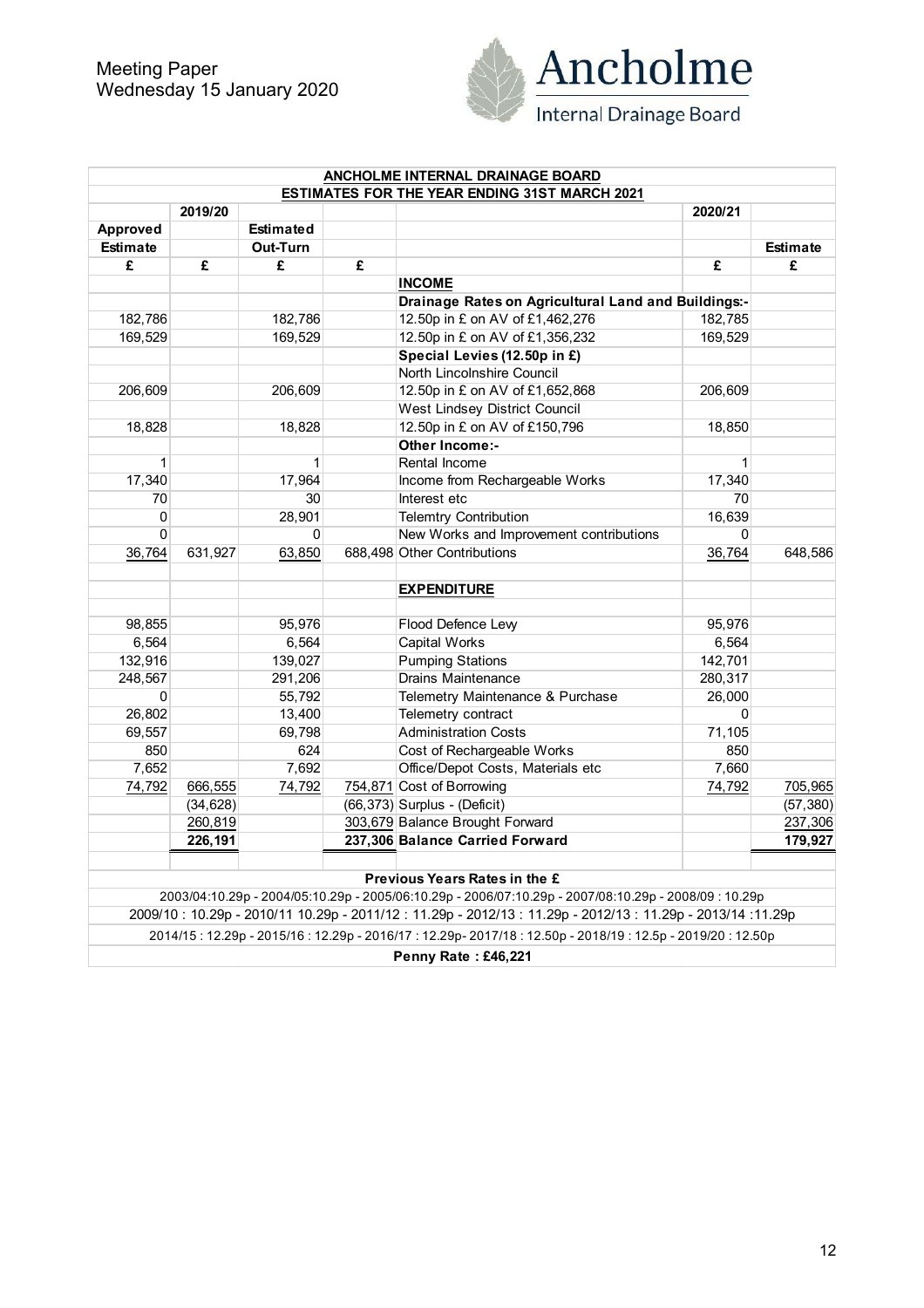

## **3.4 Five Year Budget Estimate**

The five-year forecast of income and expenditure is shown below.

| Ancholme IDB                                            | 0              | 0         | 1         | 2            | 3          | 4          | 5           | 6            |
|---------------------------------------------------------|----------------|-----------|-----------|--------------|------------|------------|-------------|--------------|
|                                                         | 2019/20        | 2019/20   | 2020/21   | 2021/22      | 2022/23    | 2023/24    | 2024/25     | 2025/26      |
| <b>Revenue Account</b>                                  | App Budget     |           |           | Est Out turn |            |            |             |              |
|                                                         | £              | £         | £         | £            | £          | £          | £           | £            |
| <b>INCOME</b>                                           |                |           |           |              |            |            |             |              |
| Drainage Rates - Land (AV): £2,818,508                  | 352,315        | 352,315   | 352,314   | 373,452      | 401,637    | 422,776    | 436,869     | 450,961      |
| Levies North Lincolnshire Council - (AV)<br>£1,652,868  | 206,609        | 206,609   | 206,609   | 219,005      | 235,534    | 247,930    | 256,195     | 264,459      |
| Levies West Lindsey District Council -<br>(AV) £150,796 | 18,828         | 18,828    | 18,850    | 19,980       | 21,488     | 22,619     | 23,373      | 24,127       |
| Interest etc.                                           | 70             | 30        | 70        | 100          | 100        | 100        | 500         | 500          |
| Contribution from S&GWMB                                | 17,340         | 17,964    | 17,340    | 17,687       | 18,041     | 18,401     | 18,769      | 19,145       |
| Rental Income                                           |                | 1         | 1         |              | 1          |            | $\mathbf 1$ | 1            |
| Telemetry Income                                        |                | 28,901    | 16,639    | 0            | 0          | 0          | $\Omega$    | $\Omega$     |
| <b>Other Contributions</b>                              | 36,764         | 63,850    | 36,764    | 35,000       | 35,700     | 36,414     | 37,142      | 37,885       |
| <b>TOTAL INCOME</b>                                     | 631,927        | 688,498   | 648,586   | 665,226      | 712,501    | 748,242    | 772,849     | 797,078      |
| <b>EXPENDITURE</b>                                      |                |           |           |              |            |            |             |              |
| Flood Defence Lew                                       | 98,855         | 95,976    | 95,976    | 96,936       | 97,905     | 98,884     | 99,873      | 100,872      |
| <b>NEW WORKS</b>                                        |                |           |           |              |            |            |             |              |
| <b>Contingency Planning</b>                             |                |           |           |              |            |            |             |              |
| Capital                                                 | 6,564          | 6,564     | 6,564     | $\Omega$     | 0          | 0          | $\Omega$    | 0            |
| <b>Cost of Borrowing</b>                                | 74,792         | 74,792    | 74,792    | 74,792       | 71,168     | 67,545     | 60,405      | 60,405       |
| <b>Other Board Shares</b>                               | 850            | 624       | 850       | 900          | 950        | 950        | 1,200       | 1,200        |
| Depot/Office Costs                                      | 7,652          | 7,692     | 7,660     | 7,813        | 7,969      | 8,129      | 8,291       | 8,457        |
| Maintenance                                             | 248,567        | 291,206   | 280,316   | 285,922      | 291,641    | 297,474    | 303,423     | 309,492      |
| Administration                                          | 69,557         | 69,798    | 71,105    | 72,527       | 73,978     | 75,457     | 76,966      | 78,506       |
| <b>Pumping Stations</b>                                 | 132,916        | 139,027   | 142,701   | 145,555      | 148,466    | 151,435    | 154,464     | 157,553      |
| <b>Telemetry Maintenance</b>                            | 0              | 16,900    | 26,000    | 0            | 0          | 0          | 0           | 0            |
| Telemetry Purchase                                      | $\Omega$       | 38,892    | 0         | 0            | 0          | 0          | $\Omega$    | 0            |
| Telemetry Contract                                      | 26,802         | 13,400    | $\Omega$  | 0            | 0          | 0          | $\Omega$    | $\Omega$     |
| <b>TOTAL EXPENDITURE</b>                                | 666,555        | 754,871   | 705,964   | 684,445      | 692,077    | 699,874    | 704,623     | 716,485      |
|                                                         |                |           |           |              |            |            |             |              |
| Surplus (Deficit) on Year                               | (34, 628)      | (66, 373) | (57, 379) | (19, 220)    | 20,424     | 48,368     | 68,226      | 80,594       |
| Balance Brought Forward                                 | 260,819        | 303,679   | 237,306   | 179,928      | 135,164    | 130,044    | 152,867     | 195,549      |
| Balance                                                 | 226,191        | 237,306   | 179,928   | 160,708      | 155,588    | 178,411    | 221,094     | 276,143      |
| Capital Account Balance transfer                        | $\overline{0}$ | 0         | 0         | 25,544       | 25,544     | 25,544     | 25,544      | 91,959       |
| <b>Balance to Carry Forward</b>                         | 226,191        | 237,306   | 179,928   | 135,164      | 130,044    | 152,867    | 195,549     | 184,184      |
| Reserve Policy Target 30%                               | 33.93%         | 31.44%    | 25.49%    | 19.75%       | 18.79%     | 21.84%     | 27.75%      | 25.71%       |
| AV: £4,622,172                                          |                |           |           |              |            |            |             |              |
| Penny Rate: £46,222                                     |                |           |           |              |            |            |             |              |
| Rate in £                                               | 12.50p         | 12.50p    | 12.50p    | 13.25p       | 14.25p     | 15.00p     | 15.50p      | 16.00p       |
| Inc./Dec. from Previous Year                            | no change      | no change | no change | 0.75p inc.   | 1.00p inc. | 0.75p inc. | 0.50p inc.  | $0.50p$ inc. |
|                                                         |                |           |           |              |            |            |             |              |
| Rate in £ Inc./Dec. from Previous Year                  | no change      | no change | no change | 6.00% inc.   | 7.55% inc. | 5.26% inc. | 3.33% inc.  | 3.23% inc.   |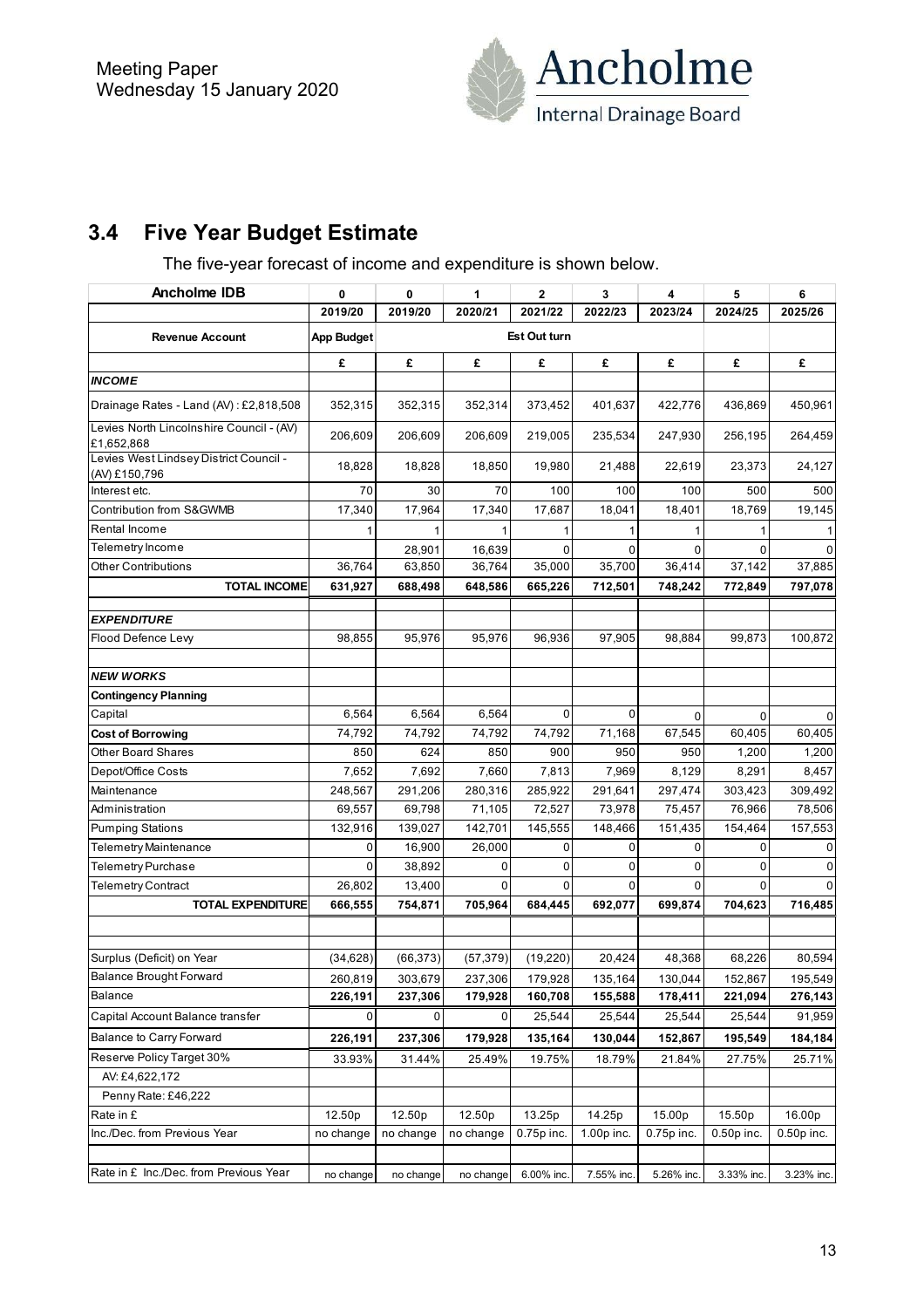

| <b>Year Ending</b>                               | 2020/21        |                | 2021/22   2022/23   2023/24   2024/25 |        |                  | 2025/26        |
|--------------------------------------------------|----------------|----------------|---------------------------------------|--------|------------------|----------------|
| <b>Capital Account</b>                           |                |                |                                       |        |                  |                |
|                                                  | £              | £              | £                                     | £      | £                | £              |
| <b>INCOME</b>                                    |                |                |                                       |        |                  |                |
|                                                  |                |                |                                       |        |                  |                |
| <b>PWLB Loan</b>                                 |                | 500,000        |                                       |        |                  | 1,300,000      |
| Environment Agency - Grant in Aid                |                | $\overline{0}$ |                                       |        |                  |                |
| Local Enterprise Partnership Contribution        |                |                |                                       |        |                  |                |
| Environment Agency - Highland Water Contribution |                | 0              |                                       |        |                  |                |
| <b>Other Contributions</b>                       |                |                |                                       |        |                  |                |
| <b>Transfer from Revenue Account</b>             | $\overline{0}$ | 25,544         | 25,544                                | 25,544 | 25,544           | 91,959         |
| <b>TOTAL INCOME</b>                              | $\mathbf{0}$   | 525,544        | 25,544                                | 25,544 | 25,544           | 1,391,959      |
|                                                  |                |                |                                       |        |                  |                |
| <b>EXPENDITURE</b>                               |                |                |                                       |        |                  |                |
| <b>NEW WORKS</b>                                 |                |                |                                       |        |                  |                |
| <b>Hibaldstow PS Scheme R</b>                    |                | 500,000        |                                       |        |                  |                |
| Broughton PS Scheme R                            |                |                |                                       |        |                  | 1,300,000      |
| Thirty Foot PS Scheme R                          |                |                |                                       |        |                  |                |
| Island Carr PS Scheme R                          |                |                |                                       |        |                  |                |
| Whitton Carr PS Scheme R                         |                |                |                                       |        |                  |                |
| Worlaby Carr PS Scheme R                         |                |                |                                       |        |                  |                |
| Cadney PS Scheme R                               |                |                |                                       |        |                  |                |
| Brimmer Beck PS Scheme R                         |                |                |                                       |        |                  |                |
| Appleby PS Scheme                                |                |                |                                       |        |                  |                |
| North Kelsey PS Scheme B                         |                |                |                                       |        |                  |                |
| South Kelsey PS Scheme B                         |                |                |                                       |        |                  |                |
| Waddingham PS Scheme B                           |                |                |                                       |        |                  |                |
| Candley Beck PS Scheme B                         |                |                |                                       |        |                  |                |
| Bentley Farm PS Scheme R                         |                |                |                                       |        |                  |                |
| Redbourne Hayes PS Scheme R                      |                |                |                                       |        |                  |                |
| Fulseas PS Scheme R                              |                |                |                                       |        |                  |                |
|                                                  |                |                |                                       |        |                  |                |
| North East Area Outfalls                         |                |                |                                       |        |                  |                |
| Telemtry                                         |                |                |                                       |        |                  |                |
|                                                  |                |                |                                       |        |                  |                |
|                                                  |                |                |                                       |        |                  |                |
|                                                  |                |                |                                       |        |                  |                |
|                                                  |                |                |                                       |        |                  |                |
|                                                  |                |                |                                       |        |                  |                |
| Cost of Borrowing                                |                | 25,544         | 25,544                                | 25,544 | 25,544           | 91,959         |
| <b>TOTAL EXPENDITURE</b>                         | 0              | 525,544        | 25,544                                | 25,544 | 25,544           | 1,391,959      |
|                                                  |                |                |                                       |        |                  |                |
| Surplus (Deficit) on Year                        |                |                |                                       |        |                  |                |
| <b>Balance Brought Forward</b>                   | 0              | 0              | $\mathbf 0$                           | 0      | 0                | $\overline{0}$ |
| Balance                                          |                |                |                                       |        |                  |                |
|                                                  |                |                |                                       |        |                  |                |
| <b>Balance to Carry Forward</b>                  | $\mathbf{0}$   | 0              | $\mathbf{0}$                          | 0      | $\boldsymbol{0}$ | 0              |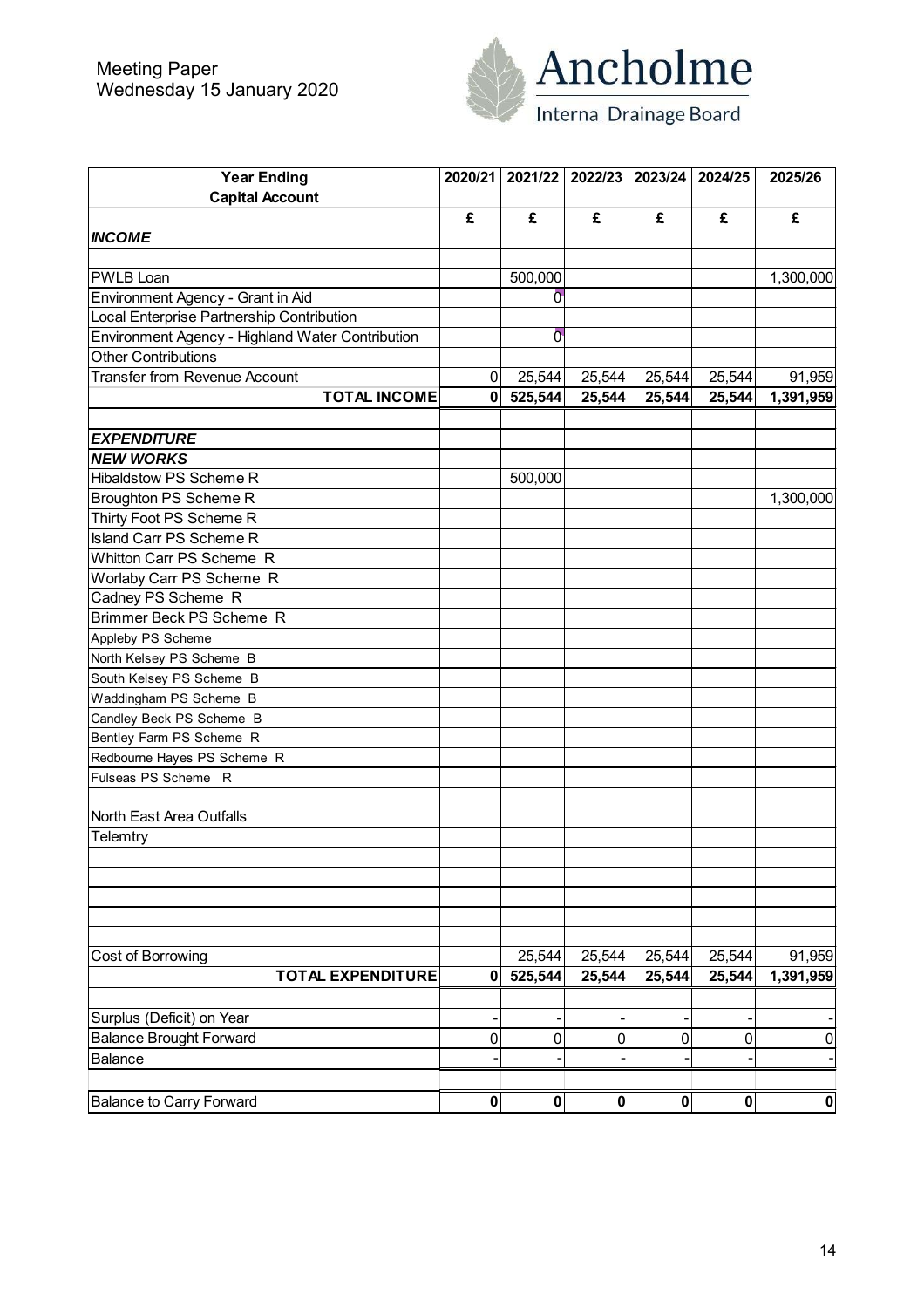

## **3.5 Schedule of Payments**

All payments made since those reported to the Board at the previous meeting.

|     | <b>DATE</b> | <b>REF</b>               | <b>PAYEE</b>                 | <b>DESCRIPTION</b>                           | <b>TOTAL</b>   |         |
|-----|-------------|--------------------------|------------------------------|----------------------------------------------|----------------|---------|
|     |             |                          |                              |                                              | <b>PAYMENT</b> |         |
|     | 2019        |                          |                              |                                              | £              |         |
| Oct | 17th        | 88                       | <b>Glanford Beet Ltd</b>     | Maintenance                                  | 16,637.28      |         |
|     |             | 86                       | <b>JBA Consulting</b>        | 1/4 Salary & Expenses                        | 12,952.55      |         |
|     | 18th        | $\overline{\phantom{0}}$ | <b>HMRC</b>                  | PAYE/NI                                      | 747.24         | $\star$ |
|     | 19th        | 84-5                     | Andrews Sykes                | Pump Hire at Low Farm                        | 2,498.10       | $\star$ |
|     |             | 83                       | <b>Crystal Motor Group</b>   | Vehicle Maintenance                          | 181.15         | $\star$ |
|     |             | 73                       | Danvm Drainage Commissioners | Cardnet Fees, Payroll Costs, etc.            | 345.98         | $\star$ |
|     |             | 87                       | Fire Logistics Ltd           | Fire Extinguisher Maintenance                | 76.38          | $\star$ |
|     | 21st        | 82                       | Woldmarsh Producers Ltd      | Supply to South Kelsey                       | 155.86         | $\star$ |
|     |             |                          |                              | Supply to North Kelsey                       | 83.61          | $\star$ |
|     |             |                          |                              | Supply to Appleby                            | 80.98          | $\star$ |
|     |             |                          |                              | Supply to Carr Drain                         | 121.92         | $\star$ |
|     |             |                          |                              | Supply to Fulseas                            | 120.84         | $\star$ |
|     |             |                          |                              | Supply to 30'                                | 127.80         | $\star$ |
|     |             |                          |                              | Supply to Broughton Carr                     | 155.01         | $\star$ |
|     |             |                          |                              | Supply to Cadney                             | 119.90         | $\star$ |
|     |             |                          |                              | Supply to Bentley Farm                       | 138.15         | $\star$ |
|     |             |                          |                              | Supply to Worlaby                            | 441.96         | $\star$ |
|     |             |                          |                              | Supply to Redbourne                          | 165.49         | $\star$ |
|     |             |                          |                              | Supply to Waddingham                         | 248.88         | $\star$ |
|     |             |                          |                              | Supply to Brimmer Beck                       | 149.33         | $\star$ |
|     | 23rd        | 91                       | <b>Post Office Counters</b>  | Licence                                      | 143.00         | $\star$ |
|     | 24th        | $\overline{\phantom{a}}$ | Employee                     | Wages                                        | 2,498.47       | $\star$ |
|     |             |                          | <b>B&amp;CE Holdings</b>     | <b>Pension Contributions</b>                 | 226.06         | $\star$ |
|     | 29th        | 96                       | <b>BT</b>                    | Employee Home Telephone Line                 | 90.36          | $\star$ |
|     | 30th        | 97                       | O2 (UK) Ltd                  | Mobile Telephone                             | 18.44          | $\star$ |
|     | 31st        | 99,103                   | 3 Business Services          | <b>Controlstar Account - Telemetry Lines</b> | 934.01         | $\star$ |
|     |             | 94                       | <b>BT</b>                    | Line to Depot                                | 223.12         | $\star$ |
|     |             | $\blacksquare$           | <b>NatWest</b>               | <b>Bank Fees</b>                             | 13.65          | $\star$ |
| Nov | 1st         | 95                       | Crystal Ball Ltd             | <b>Vehicle Tracking</b>                      | 70.20          | $\star$ |
|     |             | 4 pt                     | North Lincolnshire Council   | <b>Business Rates</b>                        | 113.00         | $\star$ |
|     | 15th        | 104-5                    | Andrews Sykes                | Pump Hire at Low Farm                        | 2,736.02       | $\star$ |
|     |             | $110 - 1$                | Ellgia Ltd                   | <b>Skip Hire</b>                             | 1,888.91       | $\star$ |
|     |             | 90                       | <b>DDM Agriculture</b>       | Depot Rent                                   | 937.50         | $\star$ |
|     |             | $100 - 1$                | N E Davis Plant Hire         | Pumping Station Spraying, etc.               | 1,155.00       | $\star$ |
|     |             | 102                      | Skid-Inc                     | <b>Telemetry System Maintenance</b>          | 120.00         | $\star$ |
|     |             | 98                       | 3 Business Services          | <b>Telemetry Lines</b>                       | 474.58         | $\star$ |
|     |             | 92                       | Towergate Insurance          | Insurances                                   | 266.37         | $\star$ |
|     |             |                          | NatWest                      | <b>Bankline Fees</b>                         | 28.60          | $\star$ |
|     |             |                          | <b>HMRC</b>                  | PAYE/NI                                      | 747.24         | $\star$ |
|     | 19th        | 129                      | Nat West Business Card       | <b>Business Card - Fuel</b>                  | 524.39         | $\star$ |
|     |             |                          |                              | - Tools & Equipment                          | 5.46           | $\star$ |
|     |             |                          |                              | - Van Hire for Telemetry Handover            | 178.20         | $\star$ |
|     | 20th        | 106                      | Woldmarsh Producers Ltd      | Supply to 30' PS                             | 190.68         | $\star$ |
|     |             |                          |                              | Supply to Appleby                            | 97.92          | $\star$ |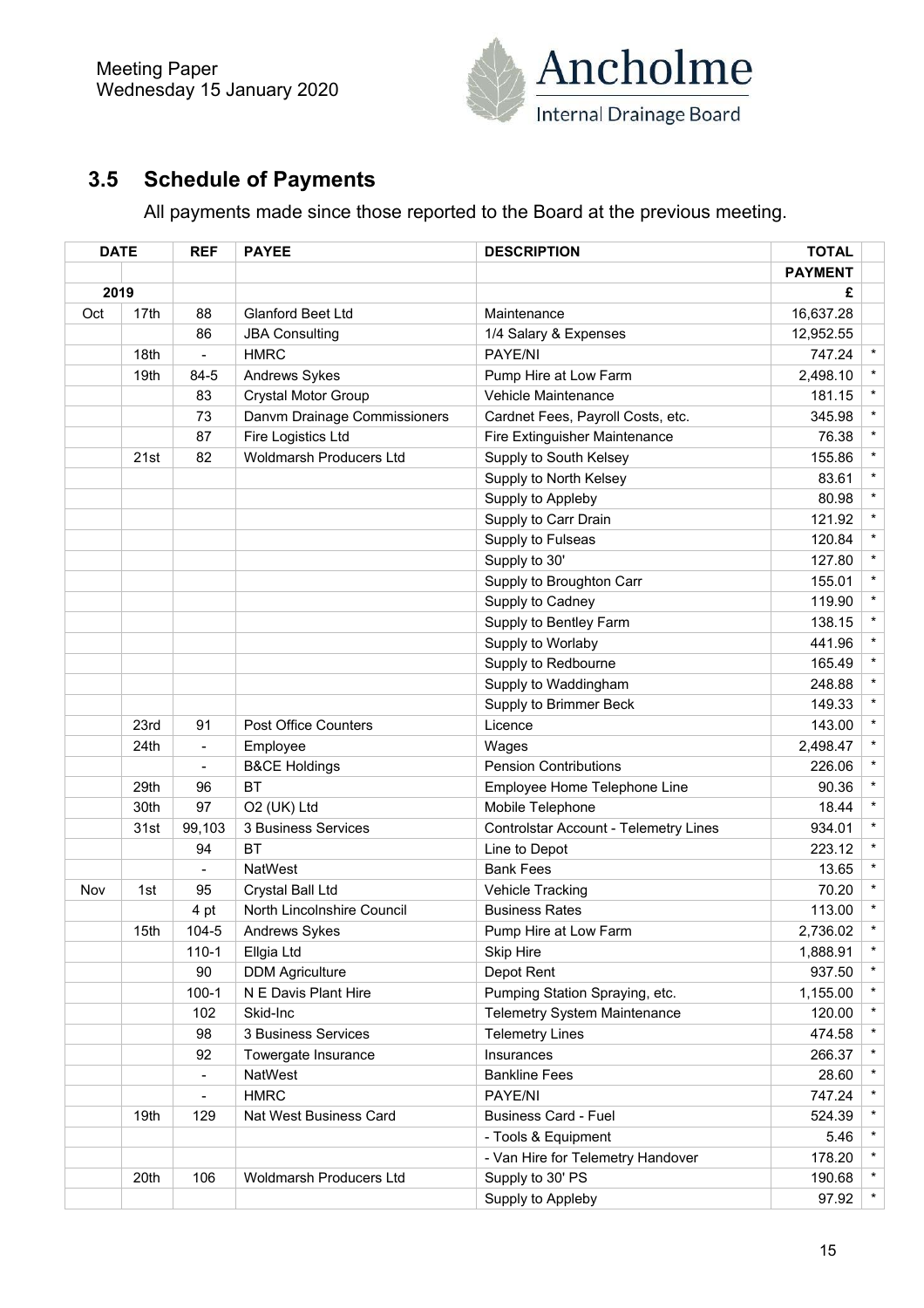#### Meeting Paper Wednesday 15 January 2020



|     |                 |                          |                            | * Total amount of direct debits, standing orders and payments approved by<br>the Clerk only | 27,985.13  |         |
|-----|-----------------|--------------------------|----------------------------|---------------------------------------------------------------------------------------------|------------|---------|
|     |                 |                          |                            |                                                                                             |            |         |
|     |                 |                          | <b>Total</b>               |                                                                                             | 170,813.78 |         |
| Dec | 2 <sub>nd</sub> | 4                        | North Lincolnshire Council | <b>Business Rates</b>                                                                       | 113.00     | $\star$ |
|     |                 | $\overline{\phantom{a}}$ | <b>NatWest</b>             | <b>Bank Fees</b>                                                                            | 10.50      |         |
|     | 29th            | 114                      | O2 (UK) Ltd                | Mobile Telephone                                                                            | 18.44      |         |
|     |                 | 113                      | Perry's Pumps Ltd          | Carr Drain PS - Pump Maintenance                                                            | 957.60     |         |
|     |                 | $107 - 8$                | N E Davis Plant Hire       | Maintenance                                                                                 | 58,136.92  |         |
|     |                 | 109                      | <b>JBA Consulting</b>      | Fee Account - Telemetry Handover                                                            | 6,156.30   |         |
|     | 22nd            | 112                      | <b>Environment Agency</b>  | Flood Defence Levy                                                                          | 47,988.00  |         |
|     |                 | $\blacksquare$           | <b>B&amp;CE Holdings</b>   | <b>Pension Contributions</b>                                                                | 242.45     | $\star$ |
|     | 21st            | $\blacksquare$           | Employee                   | Wages                                                                                       | 3,065.09   | $\star$ |
|     |                 |                          |                            | Appleby PS - Meter Operator Charges                                                         | 168.00     | $\star$ |
|     |                 |                          |                            | South Kelsey PS - Meter Operator Charges                                                    | 168.00     | $\star$ |
|     |                 |                          |                            | Redbourne PS - Meter Operator Charges                                                       | 168.00     | $\star$ |
|     |                 |                          |                            | Cadney PS - Meter Operator Charges                                                          | 168.00     | $\star$ |
|     |                 |                          |                            | Broughton PS - Meter Operator Charge                                                        | 168.00     | $\star$ |
|     |                 |                          |                            | North Kelsey PS - Meter Operator Charges                                                    | 168.00     | $\star$ |
|     |                 |                          |                            | Waddingham PS - Meter Operator Charges                                                      | 168.00     | $\star$ |
|     |                 |                          |                            | Membership Fees                                                                             | 130.67     | $\star$ |
|     |                 |                          |                            | Supply to Worlaby                                                                           | 557.22     | $\star$ |
|     |                 |                          |                            | Supply to Waddingham                                                                        | 343.30     | $\star$ |
|     |                 |                          |                            | Supply to South Kelsey                                                                      | 322.99     | $\star$ |
|     |                 |                          |                            | Supply to Redbourne Hayes                                                                   | 249.82     | $\star$ |
|     |                 |                          |                            | Supply to North Kelsey                                                                      | 251.46     | $\star$ |
|     |                 |                          |                            | Supply to Nettleton Beck                                                                    | 47.25      | $\star$ |
|     |                 |                          |                            | Supply to Island Carr                                                                       | 116.84     | $\star$ |
|     |                 |                          |                            | Supply to Hibaldstow                                                                        | 673.93     | $\star$ |
|     |                 |                          |                            | Supply to Fulseas                                                                           | 127.44     | $\star$ |
|     |                 |                          |                            | Supply to Depot                                                                             | 69.51      | $\star$ |
|     |                 |                          |                            | Supply to Carr Drain                                                                        | 149.12     | $\star$ |
|     |                 |                          |                            | Supply to Candley Beck                                                                      | 87.75      | $\star$ |
|     |                 |                          |                            | Supply to Cadney                                                                            | 179.49     | $\star$ |
|     |                 |                          |                            | Supply to Broughton Carr                                                                    | 229.70     | $\star$ |
|     |                 |                          |                            | Supply to Brimmer Beck                                                                      | 52.83      | $\star$ |
|     |                 |                          |                            | Supply to Bentley Farm                                                                      | 130.57     | $\star$ |
|     |                 |                          |                            |                                                                                             |            |         |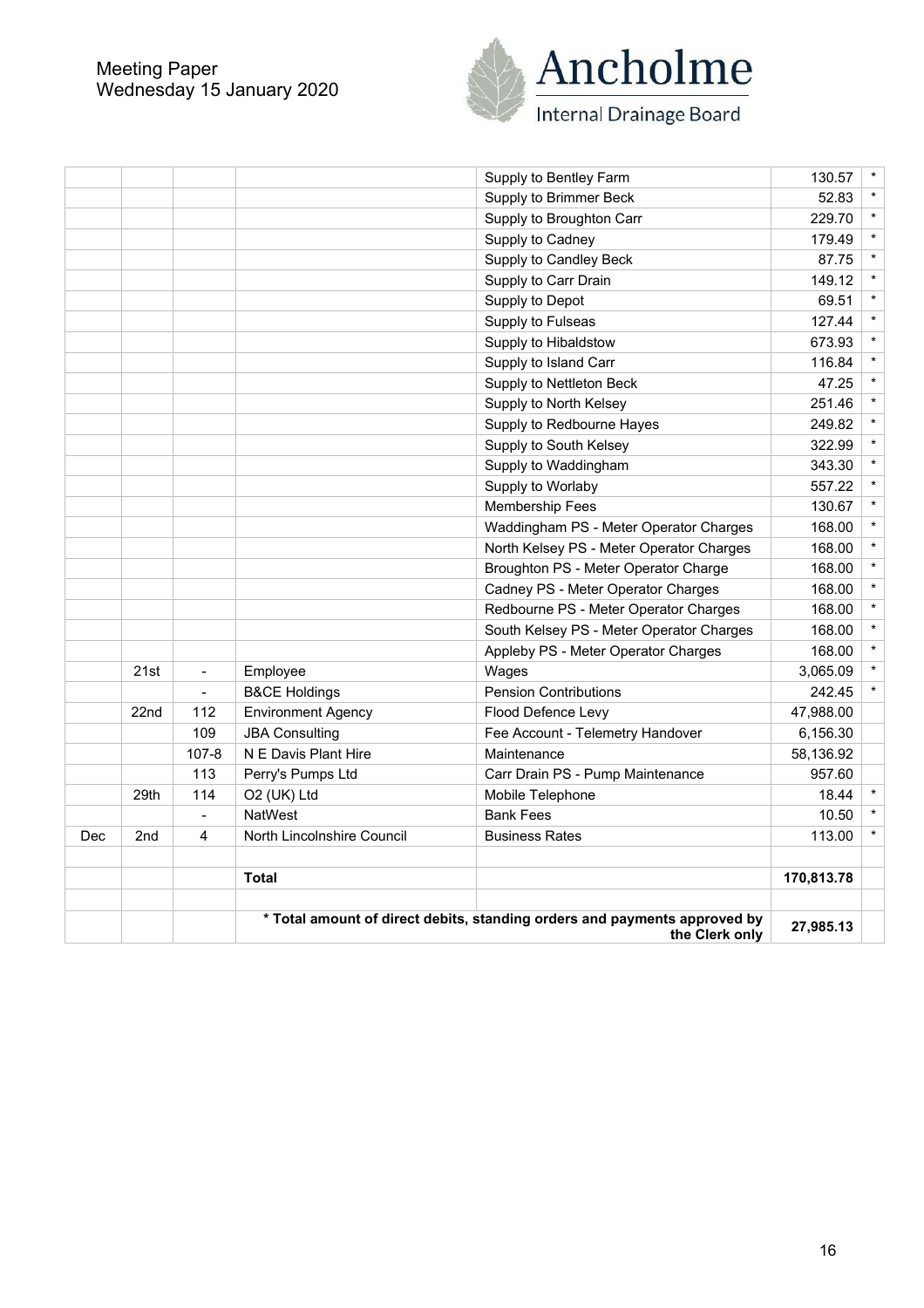

# **4. Engineer's Report**

#### **Recommendations**

- To note the information contained in this report.
- Item 4.1.1 Telemetry review recommendations
- Item 4.1.6 Low Priority River Maintenance Provision of strategic direction

## **4.1 Asset Management**

#### **4.1.1 Telemetry**

Several IDB former customers of the system have agreed varying lengths of contract with the Board for the provision of continued access to visibility of the software telemetry system.

A due diligence report of the system/software has been prepared and is currently being reviewed. Once completed, this will be issued to the Chairman and Vice Chairman.

An update will be provided at the meeting

#### **4.1.2 Water Level Management**

#### **Low Farm Outfall – temporary pumping**

The Board's Environment Officer secured Natural England asset to pumping outside daylight hours during periods of severe and extreme wet weather for a 5-year period.

Fuelling of the temporary pump is becoming an issue due to the condition of the access track and options require urgent consideration by the Board.

#### **4.1.3 Pumping Stations**

No issues have arisen that require the attention of the Board.

#### **4.1.4 Inverted Syphons**

No issues have arisen that require the attention of the Board.

#### **4.1.5 Maintained Ordinary Watercourses**

#### **Watercourse Maintenance 2019/20**

Pumped catchments anticipated completion by the end of January 2020.

Gravity systems - currently only 25% completed and it is unlikely the remainder will receive maintenance this year.

#### **4.1.6 Main River**

#### **Environment Agency (EA) Systems – General**

The EA have been contacted regarding incomplete maintenance in several areas which may have compounded flooding issues within the Boards district throughout November.

Former Board member Mr Stewart Brown provided pictorial evidence of several areas where little or no work on critical river systems had been carried out. We would like to thank Mr Brown for his continued support and diligence in providing valuable information, it is greatly appreciated.

#### **South Ferriby Embankment**

Work will recommence at site in March 2020.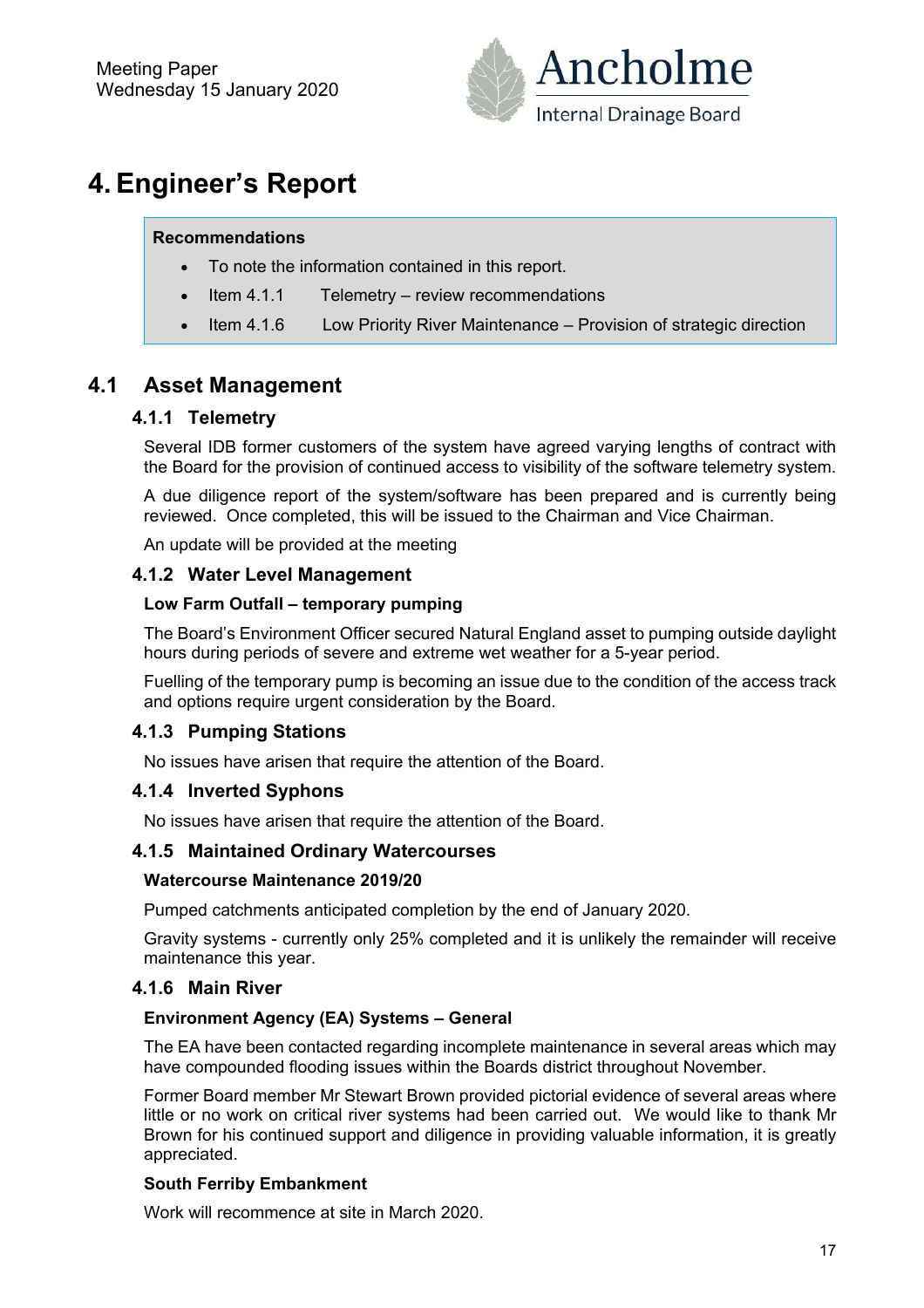

#### **Low Priority Main River Maintenance**

The Environment Agency has repeatedly claimed that it currently has no funding for Low Priority Main Rivers. Therefore, the Board are requested to consider how it wishes to strategically address this issue moving forward.

### **4.2 Planning, pre-application advice, and consents**

#### **4.2.1 Land Drainage Act 1991 Section 23 and 66 (Byelaws) Consents**

4 No consents require consideration on behalf of the Board to 16 December 2019.

#### **4.2.2 Extended District Consents (Land Drainage Act 1991 Section 23)**

1 No. consent has been issued on behalf of Lincolnshire County Council between 23 Oct 2019 and 16 December 2019.

## **5. Health, Safety and Wellbeing**

#### **Recommendation:**

To note the information contained in this Report

### **5.1 Board Employee**

#### **5.1.1 Accident, incidents and near misses**

Nothing to report.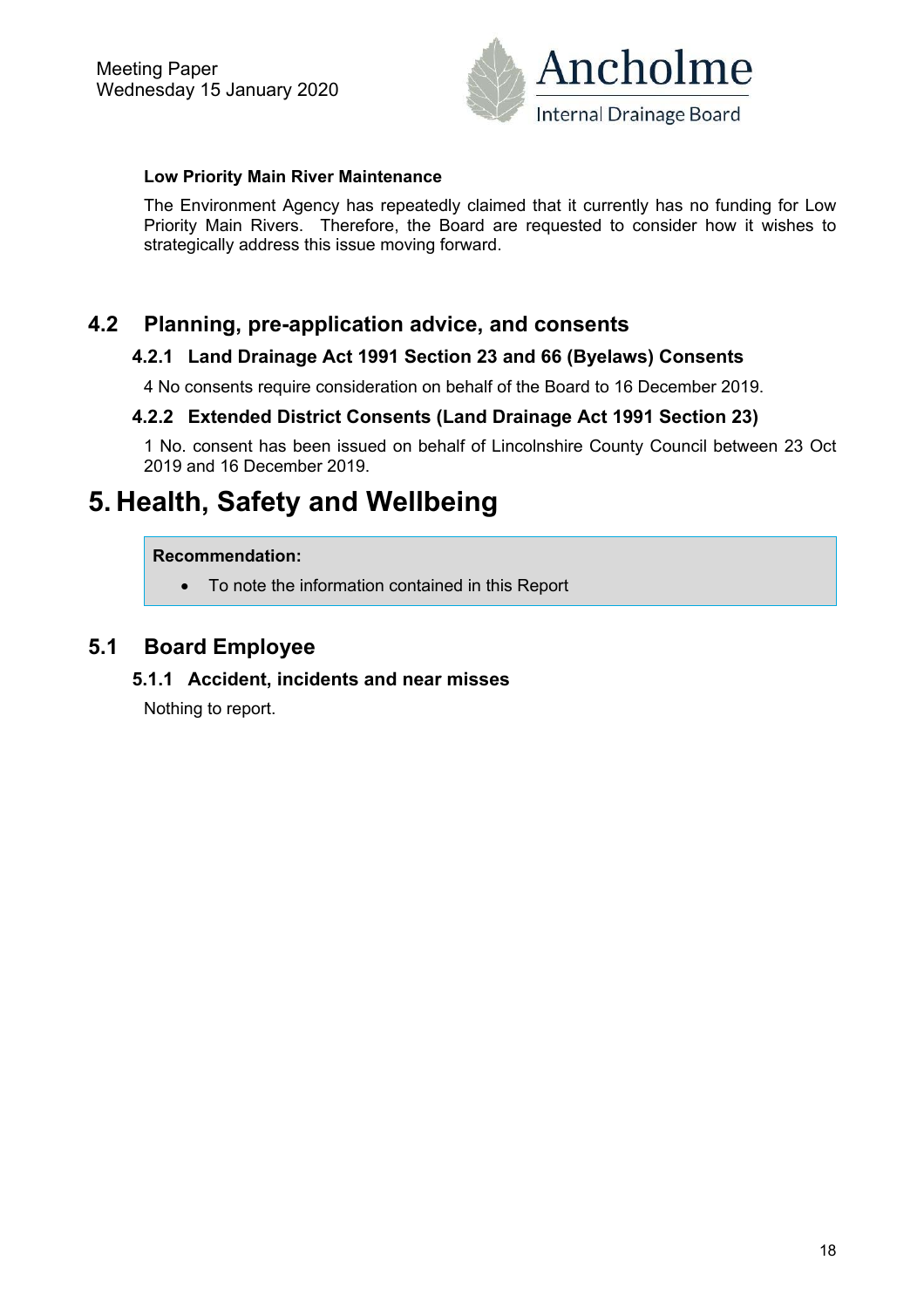

# **6. Environmental Adviser's Report**

#### **Recommendation:**

To note the information contained in this Report

## **6.1 Legislation**

### **6.1.1 Biodiversity Action Plan 2015-2020**

Work will recommence Spring 2020

## **7. Representation**

Officers have represented the Board at the following fora:

| <b>Environmental</b>        | <b>Flood Risk Management</b> | <b>Other</b> |
|-----------------------------|------------------------------|--------------|
| <b>Humber Estuary</b>       | <b>Humber Flood Risk</b>     |              |
| <b>Relevant Authorities</b> | <b>Management Steering</b>   |              |
| Group (HERAG)               | Group                        |              |
| Comprehensive               | Partnership Approach to      |              |
| <b>Review Humber</b>        | <b>Catchment Management</b>  |              |
| Strategy                    | (PACM)                       |              |
| <b>ADA Biodiversity</b>     |                              |              |
| Action Plan group           |                              |              |
| <b>Humber Nature</b>        |                              |              |
| <b>Partnership Board</b>    |                              |              |

## **8. Any Other Business by Leave of The Chairman**

# **9. Date of Next Meeting**

15 January 2020 13 May 2020 4 November 2020 at Godfreys Offices, Elsham Top.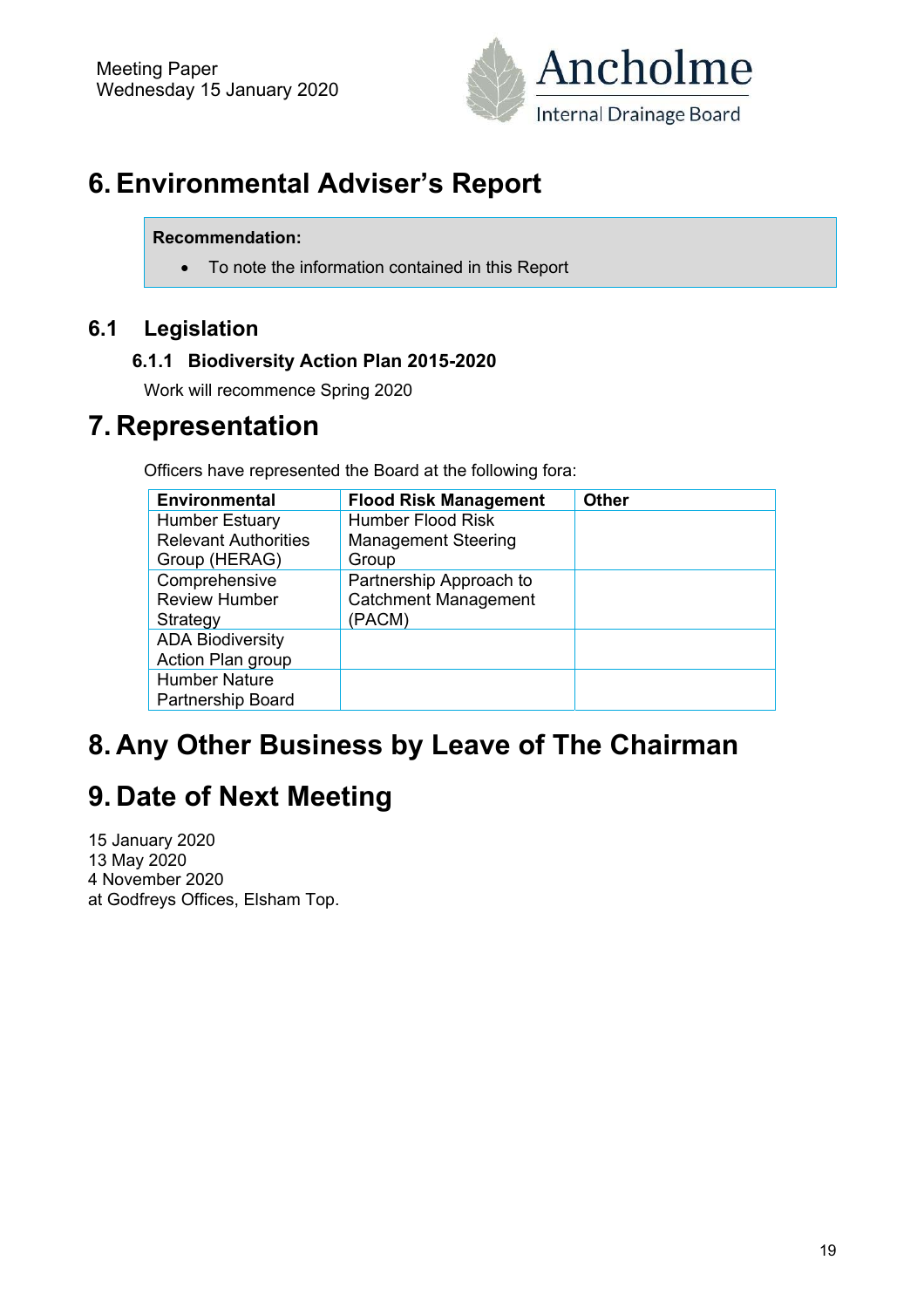

## **10. APPENDIX A - Minutes of the Audit Review Meeting**

**Held at JBA Consulting, Epsom House, Monday, 25 November 2019** 

**Present:** Mr David Hinchcliffe (DH) Black Drain Drainage Board Mrs Gillian Ivey (GI) Danym Drainage Commissioners Mr Adrian Black (AB) Scunthorpe & Gainsborough WMB Mr Andy Cane (AC) Brodericks GBC

#### **In Attendance on behalf of JBA Consulting:**

 Mr Craig Benson (CB) (Financial Officer to the Shire Group of IDBs) Mr David Blake (DB) (Financial Officer to the Shire Group of IDBs) Mr Mark Joynes (MJ) (Financial Officer to the Shire Group of IDBs)

#### **Introductions and Apologies for Absence**

MJ welcomed the members. Apologies for absence were received from Mr Ray Sutherland, Mr Christopher Day and Mr Michael Dougherty.

#### **Minutes of the Last Meeting / Matters Arising**

The panel approved the minutes as a true and fair record with no matters arising.

#### **Risk Register**

The panel discussed the document. The overall view was very positive. AC said it was important not just to compile the document, but also that Boards adopt the register and provide feedback accordingly. DH said the general feeling was good and the document looked excellent. He also said the traffic lighting system highlights any issues well. MJ said the risk register though useful, is still only a piece of the wider risk management jigsaw. AC also commented it was easier to use than the previous one. DH said risks should be managed with due diligence and should not be treated as a back-covering exercise.

DB said the document presented to the panel provided the core for the custom registers that would be issued to the individual members. GI said the tailored, individual registers were more critical. DB also said the draft custom registers would be issued to the chairs before the Christmas break for inclusion in the January/February 2020 meetings. GI asked if the register was kept under regular review. DB said it was reviewed and updated on a quarterly basis.

DB also said the recent issues with the telemetry system previously came under a generic heading, but now a specific item had been added to cover this kind of situation, along with the corresponding mitigation.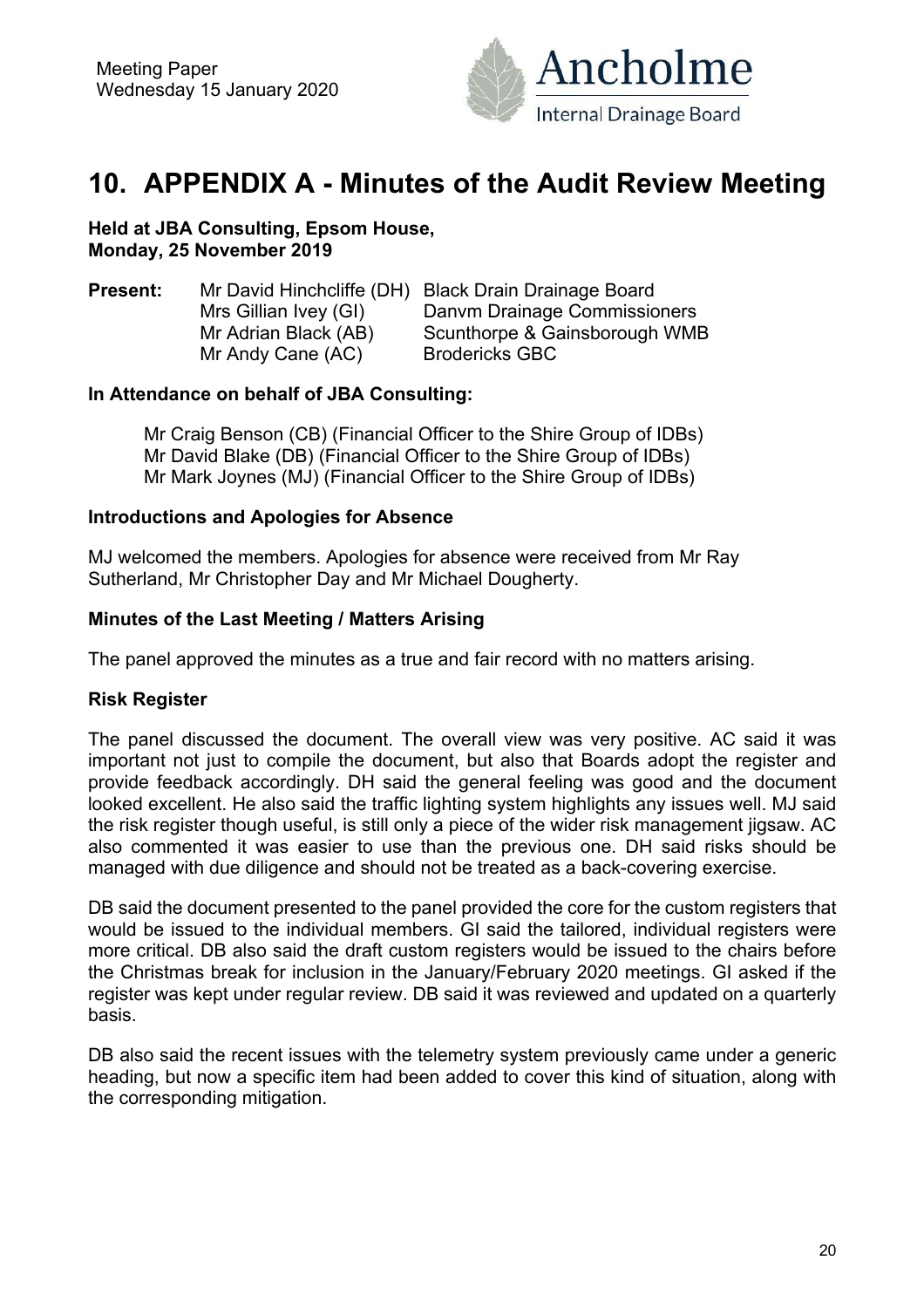

#### **Internal Auditor's Report**

The internal auditor reviewed the work undertaken on the 2018/19 accounts. In general, the internal auditor was satisfied with how things were run and said there were no major concerns. The panel then discussed the following points:

#### Supplier Bank Details and Associated Fraud Risk

AC said that further to the previous year's review, a six-point procedure had been adopted. He also mentioned an individual Internal audit report, quoting some specific statistics. GI said online software gave indications of redirected payments. MJ said this provided good evidence of changes to creditor bank details. DH said the sector had now settled down somewhat, various banking restructures now being largely complete. AC said there was always an element of risk. MJ reminded the panel a log was maintained showing all instances both of suppliers changing their bank details and of new suppliers being added to the system.

#### Decision Making & Member Attendance

The panel briefly discussed this issue. AC said that while this may not be a huge issue, it arose every meeting. DH asked if new members were routinely given copies of governance documents. MJ confirmed they were.

#### External Auditor's Report

The Annual Returns were reviewed by the panel and more specifically the External Auditors' comments. The panel was pleased to note there were no major issues. The panel went on to discuss the following issue:

#### **Deferred Income**

MJ gave the panel a brief summary of the situation, in particular how drainage boards are required to write all grant funds received to their reserves in the year of receipt. He also explained that writing money to the 'deferred income', 'monies received in advance', etc. was problematic for the auditors because there is no scope for including these on the AGAR. MJ said it was wrong to compromise principles in order to meet the limitations of that document, but they had little choice. AC said this practise was contrary to basic accounting practises. CB said many drainage authorities were undertaking capital schemes, and that the misleading increases in reserves could create the impression the boards do not need to increase their rates. However, the problem could be circumvented by creating dedicated, appropriately named reserves for this purpose. He also mentioned some authorities may record multiple project costs under single reserves. AB mentioned Scunthorpe & Gainsborough WMB's 'New Work & Plant' account and the possible impacts this may have.

#### **Any Other Business**

The Board briefly discussed the impact of qualified audit opinions. GI said that as the meetings took place after the audits were complete, there was nothing that could be done to affect the outcome. MJ said the meetings were a chance to address the reasons why such an opinion had been given and to prevent recurrence in future audits.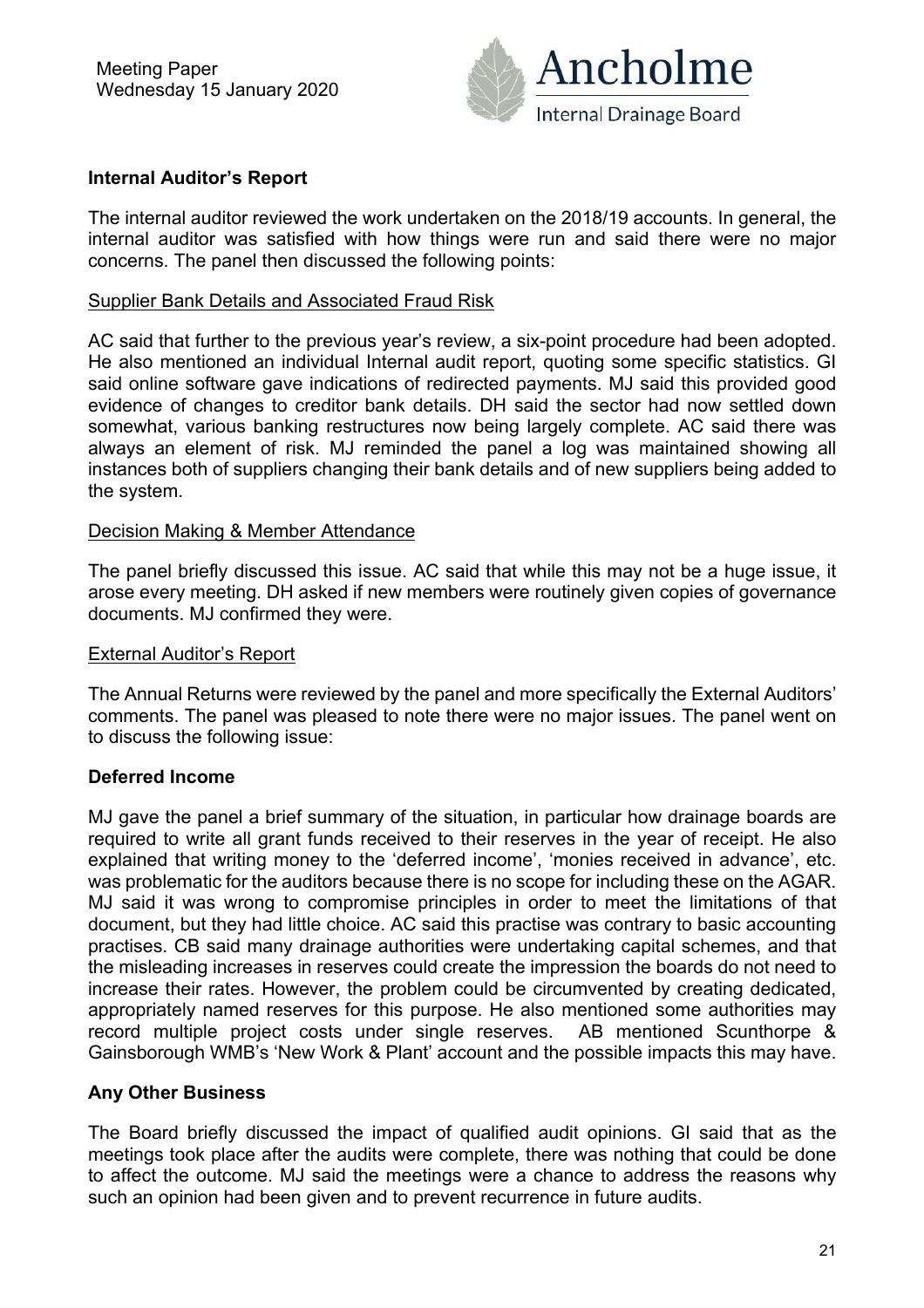

#### **Date of Next Meeting and Close of Meeting**

The next meeting of the panel will be held on Monday, 23 November 2020 at 10.00am at the offices of JBA Consulting, Epsom House, Chase Park, Redhouse Interchange, Doncaster, DN6 7FE.

MJ thanked the members for attending. The meeting was closed at approximately 10:25am.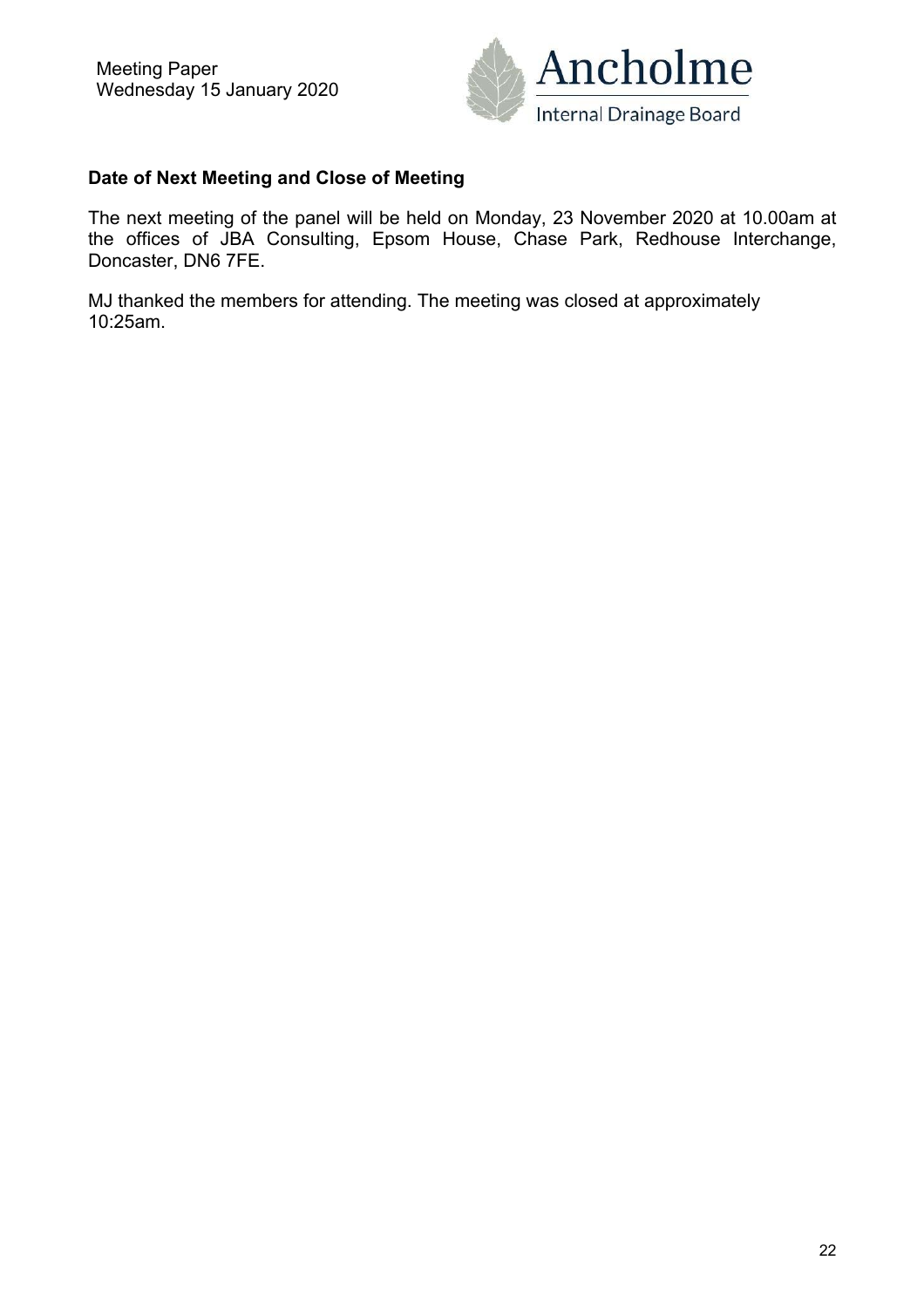

# **11. APPENDIX B – Draft Risk Register**

A copy of the Risk Register can be found over the following pages.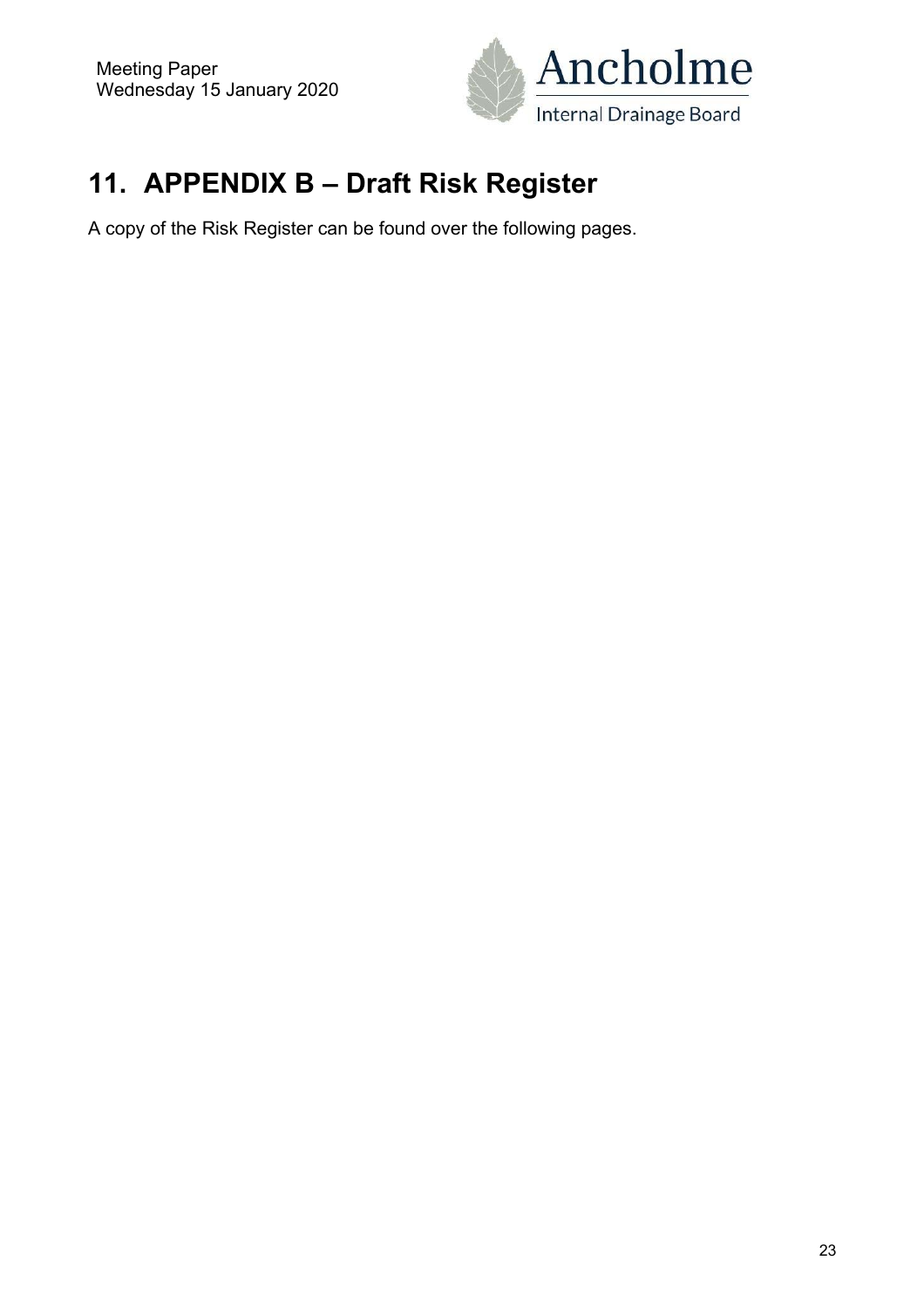|  |                                                                                                                                        |                                                                                                                                                                                   |                                                                                                                                                     |             | <b>Risk</b>          |                                  |                                                                                                 |                                                                                                                                                                        |                          |
|--|----------------------------------------------------------------------------------------------------------------------------------------|-----------------------------------------------------------------------------------------------------------------------------------------------------------------------------------|-----------------------------------------------------------------------------------------------------------------------------------------------------|-------------|----------------------|----------------------------------|-------------------------------------------------------------------------------------------------|------------------------------------------------------------------------------------------------------------------------------------------------------------------------|--------------------------|
|  | <b>OBJECTIVE</b>                                                                                                                       | <b>RISK</b>                                                                                                                                                                       | <b>Current Controls/Assurances</b>                                                                                                                  | Impact      | Likelihood           | Score                            | <b>Status</b>                                                                                   | <b>Mitigation/Action Plan</b>                                                                                                                                          | <b>Owner/Target Date</b> |
|  | Objective 1:<br>Provide & Maintain Sustainable Flood<br><b>Protection through Water Level</b><br>Management                            | Lack of direction, Conflicting aims & objectives (Internal<br>&External)                                                                                                          | Policy statement on Flood Protection and Water Level Management<br>The board has an extensive list of policies                                      | Med         | Unlikely             | $\sqrt{2}$                       | <b>ACCEPT- RISK LEVEL ACCEPTABLE</b>                                                            |                                                                                                                                                                        | Next Review 30/06/20     |
|  |                                                                                                                                        | Asset Failure- Pump, Watercourses, Culverts & Syphons<br>Suitable Contractors (Qualified Engineers)- lack of staffing<br>& required expertise<br>Human Resource Risk- Contractors | Adopted an Asset Management strategic approach, detailed Asset<br>conditioning reporting                                                            | High<br>Med | Unlikely<br>Unlikely | 3 <sup>°</sup><br>$\overline{2}$ | <b>REDUCE- ACTION REQUIRED TO</b><br><b>REDUCE RISK</b><br><b>ACCEPT- RISK LEVEL ACCEPTABLE</b> | Board to consider Catchment modeling                                                                                                                                   | Eng-Summer 19            |
|  |                                                                                                                                        |                                                                                                                                                                                   | <b>Contingency Planning-District</b><br>Vastly experienced Pump Attendant                                                                           |             |                      |                                  |                                                                                                 | Develop current Pump Station Register linked with contingency<br>planning                                                                                              | SGAT-May 19              |
|  |                                                                                                                                        |                                                                                                                                                                                   | Up to date Telemetry system                                                                                                                         |             |                      |                                  |                                                                                                 | Review Supplier/Contractor list-Appropriate governance checks.<br>Also linked to contingency planning.                                                                 | NW- Jan 19               |
|  |                                                                                                                                        |                                                                                                                                                                                   | Regular Syphon & Culvert Inspections<br>Good working relationship with Perry's Pumps                                                                |             |                      |                                  |                                                                                                 |                                                                                                                                                                        |                          |
|  |                                                                                                                                        |                                                                                                                                                                                   | Contractors go through tender process if necessary                                                                                                  |             |                      |                                  |                                                                                                 |                                                                                                                                                                        |                          |
|  |                                                                                                                                        |                                                                                                                                                                                   | Timely Contractual performance review-Time & Quality                                                                                                |             |                      |                                  |                                                                                                 |                                                                                                                                                                        | Next Review 30/06/19     |
|  |                                                                                                                                        |                                                                                                                                                                                   | All Legislation and requirements made clear to all contractors                                                                                      |             |                      |                                  |                                                                                                 |                                                                                                                                                                        |                          |
|  |                                                                                                                                        |                                                                                                                                                                                   | All Contractors must meet basic requirements                                                                                                        |             |                      |                                  |                                                                                                 |                                                                                                                                                                        |                          |
|  |                                                                                                                                        | Risk of prosecution for not adhering to Environmental<br>Legislation                                                                                                              | Board directly employs a suitably qualified Env. Officer                                                                                            | High        | Unlikely             | 3 <sup>°</sup>                   | <b>REDUCE- ACTION REQUIRED TO</b><br><b>REDUCE RISK</b>                                         | Refresher presentation to be given to Operatives & Contractors<br>before start of summer works season.<br>Continue to communicate Environmental best working practices | Env Officer-Apr 19       |
|  |                                                                                                                                        |                                                                                                                                                                                   | Extensive Environmental Surveys carried out                                                                                                         |             |                      |                                  |                                                                                                 |                                                                                                                                                                        |                          |
|  |                                                                                                                                        |                                                                                                                                                                                   | Species reporting on all new watercourses                                                                                                           |             |                      |                                  |                                                                                                 |                                                                                                                                                                        |                          |
|  | <b>Objective 2:</b>                                                                                                                    | The board does not deliver on the duty to protect and<br>where practicable enhance the environment                                                                                | The board has a Biodiversity Action Plan                                                                                                            | Med         | Unlikely             | $\overline{2}$                   | <b>ACCEPT- RISK LEVEL ACCEPTABLE</b>                                                            |                                                                                                                                                                        |                          |
|  | Promote & Integrate Biodiversity with the<br>boards primary and operational activities                                                 |                                                                                                                                                                                   | Produce Environmental Annual Report and Action Plan for the year<br>ahead.                                                                          |             |                      |                                  |                                                                                                 |                                                                                                                                                                        | Next Review 30/06/19     |
|  |                                                                                                                                        | Lack of staff training, not provided with the relevant<br>training and information to ensure necessary steps are<br>taken with regard to Diversity                                | Contractors are advised in environmental matters                                                                                                    | High        | Unlikely             | 3 <sup>°</sup>                   | <b>REDUCE- ACTION REQUIRED TO</b><br><b>REDUCE RISK</b>                                         | Refresher presentation to be given to Operatives & Contractors<br>before start of summer works season.                                                                 | Env Officer-Apr 19       |
|  |                                                                                                                                        |                                                                                                                                                                                   | Training made available (Badgers License etc)                                                                                                       |             |                      |                                  |                                                                                                 |                                                                                                                                                                        |                          |
|  |                                                                                                                                        |                                                                                                                                                                                   | Develop plans to mitigate the risk of destroying habitat                                                                                            |             |                      |                                  |                                                                                                 | Continue to communicate Environmental best working practices                                                                                                           |                          |
|  |                                                                                                                                        |                                                                                                                                                                                   |                                                                                                                                                     |             |                      |                                  |                                                                                                 |                                                                                                                                                                        |                          |
|  | <b>Objective 3:</b><br>Create a safe and fulfilling working<br>environment for all employees where ideas<br>& innovation is encouraged | Employees contravene H&S regs                                                                                                                                                     | Role clarity for all staff- Regular reviewed job descriptions. Staff                                                                                | Med         | Unlikely             | $\overline{2}$                   | <b>ACCEPT- RISK LEVEL ACCEPTABLE</b>                                                            |                                                                                                                                                                        |                          |
|  |                                                                                                                                        |                                                                                                                                                                                   | Training                                                                                                                                            |             |                      |                                  |                                                                                                 | Monitor all Health & Safety legislation to ensure board is currently                                                                                                   |                          |
|  |                                                                                                                                        |                                                                                                                                                                                   | 1&S Workshops, Systems and processes to enable workforce to carry<br>out necessary Risk Assesments                                                  |             |                      |                                  |                                                                                                 | complying                                                                                                                                                              | Next Review 30/06/19     |
|  |                                                                                                                                        |                                                                                                                                                                                   | Required Insurance in place                                                                                                                         |             |                      |                                  |                                                                                                 |                                                                                                                                                                        |                          |
|  |                                                                                                                                        | Potential claims against a Board, e.g. ranging from an<br>individual personal injury claim to an HSE Corporate<br>Manslaughter charge over a H&S issue.                           | Provision of appropriate staff training and documentation of such.<br>Regular training of staff, updated as required, maintain training<br>records. | Med         | Unlikely             | $\overline{2}$                   | <b>ACCEPT- RISK LEVEL ACCEPTABLE</b>                                                            | Monitor all Health & Safety legislation to ensure board is currently                                                                                                   | Next Review 30/06/19     |
|  |                                                                                                                                        |                                                                                                                                                                                   | Engage external Health and Safety advisors (HS Direct) to provide                                                                                   |             |                      |                                  |                                                                                                 | complying                                                                                                                                                              |                          |
|  |                                                                                                                                        |                                                                                                                                                                                   | Required Insurance in place                                                                                                                         |             |                      |                                  |                                                                                                 |                                                                                                                                                                        |                          |
|  |                                                                                                                                        | Low Morale- Lack of Direction, Insufficient<br>tools/equipment, Lack of Innovation, Lack of training &<br>development                                                             | Competitive Salaries- In line with market standard                                                                                                  | Med         | Unlikely             | $\overline{2}$                   | <b>ACCEPT- RISK LEVEL ACCEPTABLE</b>                                                            |                                                                                                                                                                        |                          |
|  |                                                                                                                                        |                                                                                                                                                                                   | Catchment Management provides clear direction<br>Regular Appraisal reviews/Ongoing Training provided                                                |             |                      |                                  |                                                                                                 |                                                                                                                                                                        | Next Review 30/06/19     |
|  |                                                                                                                                        | Aging Workforce- Health & Safety Risks, Loss of experience<br>& expertise                                                                                                         | Lone Worker monitoring- Regular Contact                                                                                                             | Med         | Very Likely          |                                  | <b>ISFER- RISK TOO HIGH, TRANSE</b><br>ELSEWHERE IF POSSIBLE (EG.<br><b>INSURANCE</b> )         | FO to undertake further Catchment studies assisted by Operative,                                                                                                       |                          |
|  |                                                                                                                                        |                                                                                                                                                                                   | Catchment Studies currently undertaken                                                                                                              |             |                      |                                  |                                                                                                 | with the aim of transferring as much knowledge & expeirence as<br>possible. 2. The board must think about sucession planning                                           | SF0-2019                 |
|  |                                                                                                                                        |                                                                                                                                                                                   | Day to day activities- Process Mapped                                                                                                               |             |                      |                                  |                                                                                                 |                                                                                                                                                                        |                          |
|  |                                                                                                                                        |                                                                                                                                                                                   |                                                                                                                                                     |             |                      |                                  |                                                                                                 | 1. ADA's good governance guide will be sent to all drainage Board                                                                                                      |                          |
|  | <b>Objective 4:</b><br>Promote Innovation, ensure the board is<br>continually looking at ways to improve and<br>grow                   | Members lack understanding of the Board's objectives,<br>latest legislative requirement and latest developments in<br>the industry.                                               | Land Drainage Act provides for election of members every 3rd Year                                                                                   | High        | Unlikely             | 3 <sup>°</sup>                   | <b>REDUCE- ACTION REQUIRED TO</b><br><b>REDUCE RISK</b>                                         | members 14/12/2018                                                                                                                                                     |                          |
|  |                                                                                                                                        |                                                                                                                                                                                   | Training Courses for board members                                                                                                                  |             |                      |                                  |                                                                                                 | 2. Members will be encouraged to attend ADA IDB governance                                                                                                             | Clerk- Jan Meeting       |
|  |                                                                                                                                        |                                                                                                                                                                                   | Legislative/Industry developments promoted on the website and in                                                                                    |             |                      |                                  |                                                                                                 | workshop 20/03/2018 @ Doncaster Knights Rugby Club<br>3. Seminar sessions will be provided at board meetings                                                           |                          |
|  |                                                                                                                                        | Board Structure- Limited diversity of members background                                                                                                                          | meetings<br>Elected/Nominated split dependant on Annual Values                                                                                      |             | Unlikely             | $\overline{2}$                   | <b>ACCEPT- RISK LEVEL ACCEPTABLE</b>                                                            |                                                                                                                                                                        |                          |
|  |                                                                                                                                        |                                                                                                                                                                                   | Nominated members typically have knowledge of WLM                                                                                                   | Med         |                      |                                  |                                                                                                 |                                                                                                                                                                        | Next Review 30/06/19     |
|  |                                                                                                                                        |                                                                                                                                                                                   |                                                                                                                                                     |             |                      |                                  |                                                                                                 |                                                                                                                                                                        |                          |
|  |                                                                                                                                        | Short Termism- Reduction of cost philosphy                                                                                                                                        | Elected members must be nominated by Landowners in the district<br>STP/MTP/LTP                                                                      | Med         | Likely               |                                  | <b>REDUCE- ACTION REQUIRED TO</b><br><b>REDUCE RISK</b>                                         | 1. Presentation to be given at Jan meeting incorporating the mid-                                                                                                      |                          |
|  |                                                                                                                                        |                                                                                                                                                                                   |                                                                                                                                                     |             |                      | $\overline{4}$                   |                                                                                                 | term & Long-term plan. Highlighting the impact short-term                                                                                                              | FO- Jan 2019             |
|  |                                                                                                                                        |                                                                                                                                                                                   | Long Term Forecasting, 20 years Budget plans, Long Term Capital<br>plan                                                                             |             |                      |                                  |                                                                                                 | decisions have overall<br>2. Annual review of the boards WLM and KPI's/Goals & CSF's                                                                                   | <b>SGAT-Annual</b>       |
|  |                                                                                                                                        |                                                                                                                                                                                   |                                                                                                                                                     |             |                      |                                  |                                                                                                 |                                                                                                                                                                        |                          |
|  |                                                                                                                                        | Unsuitable members appointed to the Board                                                                                                                                         | Elected members must be nominated by Landowners in the district<br>Members register of interest                                                     | Med         | Unlikely             | $\overline{2}$                   | <b>ACCEPT- RISK LEVEL ACCEPTABLE</b>                                                            |                                                                                                                                                                        | Next Review 30/06/19     |



# Ancholme IDB‐ Risk Register Dec 2019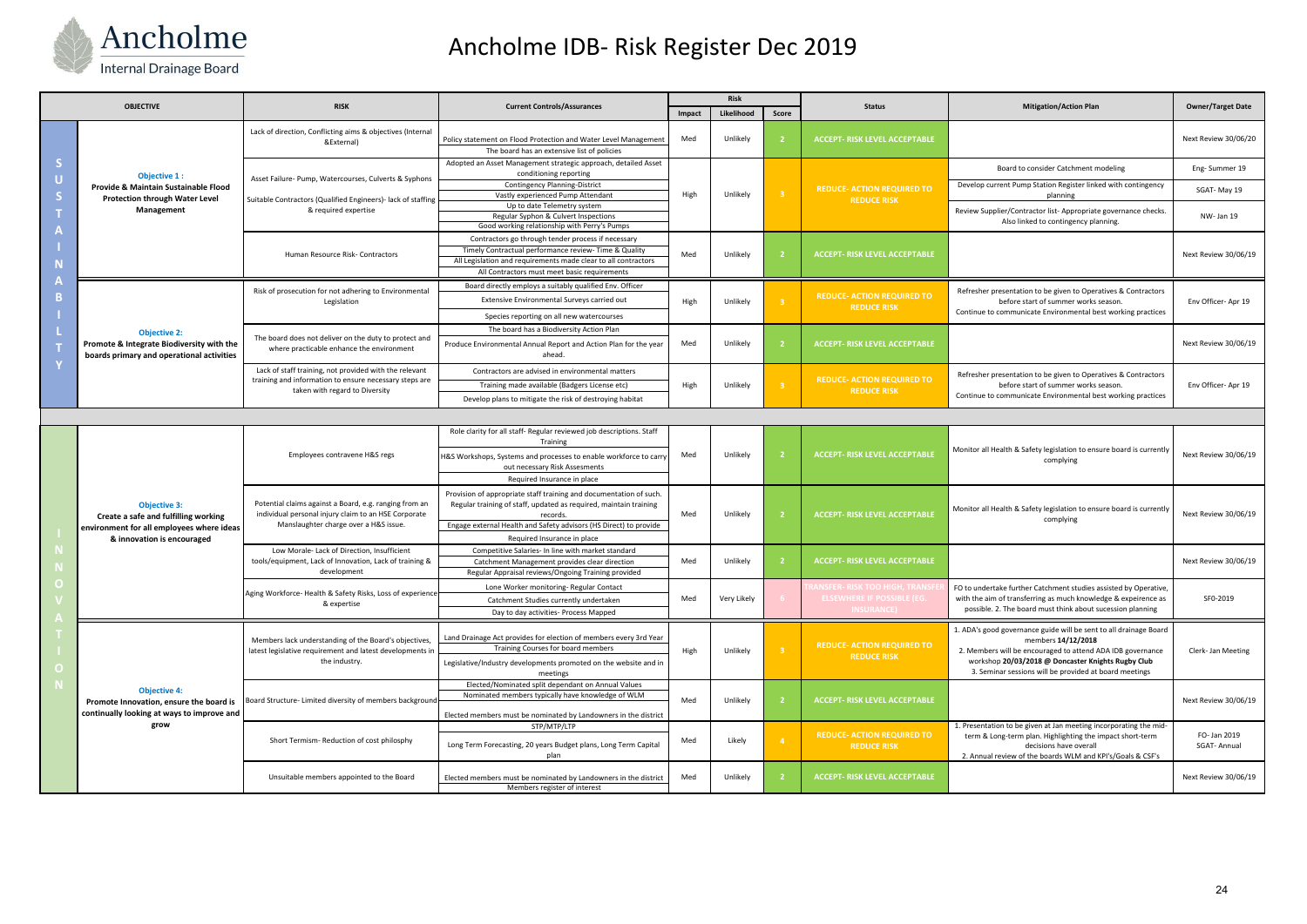| <b>OBJECTIVE</b> |                                                                                                                                                                                                                   | <b>RISK</b>                                                                                                                                                     | <b>Current Controls/Assurances</b>                                                                                                                                                                                                                                                                                                                                                                                                                                                                                                                     | <b>Risk</b> |            |                | <b>Status</b>                                           | <b>Mitigation/Action Plan</b>                                                                                                                                                                                                    | <b>Owner/Target Date</b>            |
|------------------|-------------------------------------------------------------------------------------------------------------------------------------------------------------------------------------------------------------------|-----------------------------------------------------------------------------------------------------------------------------------------------------------------|--------------------------------------------------------------------------------------------------------------------------------------------------------------------------------------------------------------------------------------------------------------------------------------------------------------------------------------------------------------------------------------------------------------------------------------------------------------------------------------------------------------------------------------------------------|-------------|------------|----------------|---------------------------------------------------------|----------------------------------------------------------------------------------------------------------------------------------------------------------------------------------------------------------------------------------|-------------------------------------|
|                  |                                                                                                                                                                                                                   |                                                                                                                                                                 |                                                                                                                                                                                                                                                                                                                                                                                                                                                                                                                                                        | Impact      | Likelihood | Score          |                                                         |                                                                                                                                                                                                                                  |                                     |
|                  | <b>Objective 5:</b><br>To be a self sufficient IDB that provides<br>value to 'our' stakeholders at all times                                                                                                      | Reduction in income to the Board to maintain an<br>appropriate provision of services (e.g. major ratepayer<br>Chicken Farms go out of business)                 | Systems and processes to maximise income opportunities and<br>collection<br>Timely invoicing of Drainage Rates account holders annually,<br>monitoring of collection rates and take follow-up action when non-<br>payment.<br>Submit Highland Water claims to the EA.                                                                                                                                                                                                                                                                                  | High        | Unlikely   | 3 <sup>°</sup> | <b>REDUCE- ACTION REQUIRED TO</b><br><b>REDUCE RISK</b> | 1. SFO to approach Hook Two Sisters and invite to sit on the board.<br>2. Provide all significant ratepayers with the Long-Term forecast,<br>allowing them to make provisions accordingly.                                       | Senior Finance Officer Mar<br>19    |
|                  |                                                                                                                                                                                                                   | Overspending, not obtaining value for money                                                                                                                     | Monthly Budget reviews, Budget to date and out turn analysed by                                                                                                                                                                                                                                                                                                                                                                                                                                                                                        | Med         | Unlikely   | $\overline{2}$ | <b>ACCEPT- RISK LEVEL ACCEPTABLE</b>                    |                                                                                                                                                                                                                                  | Next Review 30/06/19                |
|                  |                                                                                                                                                                                                                   |                                                                                                                                                                 | members at meetings<br>Financial Regulations- >£5000 2 quotes > £20,000 Tender Process<br>Approved Suppliers List with specific criteria that is regularly                                                                                                                                                                                                                                                                                                                                                                                             |             |            |                |                                                         |                                                                                                                                                                                                                                  |                                     |
|                  |                                                                                                                                                                                                                   | Perception that this isn't the case                                                                                                                             | monitored<br>Internal/External Audits & IDB1 forms<br>Website promoting board Activities                                                                                                                                                                                                                                                                                                                                                                                                                                                               | Med         | Likely     | $\overline{a}$ | <b>REDUCE- ACTION REQUIRED TO</b><br><b>REDUCE RISK</b> | Promote the board, shout about the good work Ancholme IDB do<br>Tap into to Social Media to do this                                                                                                                              | SGAT-Ongoing                        |
|                  |                                                                                                                                                                                                                   |                                                                                                                                                                 | Lead Role in partnership working/PSCA agreements                                                                                                                                                                                                                                                                                                                                                                                                                                                                                                       |             |            |                |                                                         |                                                                                                                                                                                                                                  |                                     |
|                  |                                                                                                                                                                                                                   | Flood damage to third party                                                                                                                                     | Insurance Policies to cover main risks including asset failure and<br>indemnity for third party damage                                                                                                                                                                                                                                                                                                                                                                                                                                                 | High        | Unlikely   | 3 <sup>°</sup> | <b>REDUCE- ACTION REQUIRED TO</b><br><b>REDUCE RISK</b> | Insurance policies reviewed annually for the Board and risks<br>required changes to cover reassessed.                                                                                                                            | SFO- Jan 2019                       |
|                  |                                                                                                                                                                                                                   |                                                                                                                                                                 | Catchment Mapping completed                                                                                                                                                                                                                                                                                                                                                                                                                                                                                                                            |             |            |                |                                                         |                                                                                                                                                                                                                                  |                                     |
|                  | <b>Objective 6:</b><br>To be a champion of partnership working,<br>work collaboratively where this can deliver<br>shared research objectives more cost-<br>effectively and for the wider good of all<br>connected | Miscommunication causing differing expectations/goals                                                                                                           | Close working relationships with all connected stakeholders<br><b>Historic Agreements</b><br>Drive for partnership working                                                                                                                                                                                                                                                                                                                                                                                                                             | Med         | Unlikely   | $\overline{2}$ | <b>ACCEPT- RISK LEVEL ACCEPTABLE</b>                    | Monitor all relationships with all connected stakeholders, continue<br>to be a champion of partnership working                                                                                                                   | Next Review 30/06/19                |
|                  |                                                                                                                                                                                                                   | Lack of formal structure and clear risk-sharing<br>arrangements<br>Internal & External Conflicts, which could create a lack of<br>trust                         | Good working relationship with LLFA<br>Clear definition of role between IDB & other Stakeholders                                                                                                                                                                                                                                                                                                                                                                                                                                                       | Med         | Unlikely   | - 2.           | <b>ACCEPT- RISK LEVEL ACCEPTABLE</b>                    | Monitor all relationships with all connected stakeholders, continue<br>to be a champion of partnership working                                                                                                                   | Next Review 30/06/19                |
|                  |                                                                                                                                                                                                                   |                                                                                                                                                                 | <b>Conflict Management Policy</b><br>Open & Honest- 100% Transparent- Minutes on website                                                                                                                                                                                                                                                                                                                                                                                                                                                               | Med         | Unlikely   | $\overline{2}$ | <b>ACCEPT- RISK LEVEL ACCEPTABLE</b>                    | Monitor all relationships with all connected stakeholders, continue<br>to be a champion of partnership working                                                                                                                   | Next Review 30/06/19                |
|                  |                                                                                                                                                                                                                   |                                                                                                                                                                 |                                                                                                                                                                                                                                                                                                                                                                                                                                                                                                                                                        |             |            |                |                                                         |                                                                                                                                                                                                                                  |                                     |
|                  | <b>Objective 7:</b><br>Ensure that the board always complies with<br>all recommended accounting practices                                                                                                         | Adverse audit reports, legal action and loss of confidence<br>in the IDB.                                                                                       | Put in place a satisfactory Governance framework, including:<br>- Internal Audit contract & access to the Boards.<br>- External Audit Service<br>- Financial regulations in place for each Board<br>- Business continuity & recovery plan<br>- Insurance Policies proportionate to identified risks<br>Appropriate ICT systems to support key functions (Ratings, Finance<br>and GIs).<br>- ADA Practitioners' Guide (2006), as revised 2017<br>Data processing, handling and retention in compliance with ICO's<br>Guidance & Licence for each Board. | High        | Unlikely   | $-3$           | <b>REDUCE- ACTION REQUIRED TO</b><br><b>REDUCE RISK</b> | 1. Continue to work with Internal Auditor to always minimise risks<br>associated with accounting practices, especially when new risks<br>emerge<br>2. Review current SGAT processes & procedures and update where<br>appropriate | Finance Team-May 2019<br>& Ongoing  |
| O<br>M           |                                                                                                                                                                                                                   |                                                                                                                                                                 | Adhere to Board Approved Financial Regulations<br>Experienced and suitably qualified finance officers                                                                                                                                                                                                                                                                                                                                                                                                                                                  |             |            |                |                                                         |                                                                                                                                                                                                                                  |                                     |
|                  |                                                                                                                                                                                                                   |                                                                                                                                                                 | Bank Mandate in place, always two signorities needed                                                                                                                                                                                                                                                                                                                                                                                                                                                                                                   |             |            |                |                                                         |                                                                                                                                                                                                                                  |                                     |
| P                |                                                                                                                                                                                                                   | Loss of Cash through error or fraud                                                                                                                             | All Purchase Ledger Transactions are reviewed by the board<br>Adequate Insurance to cover such Losses                                                                                                                                                                                                                                                                                                                                                                                                                                                  | High        | Unlikely   | $-3$           | <b>REDUCE- ACTION REQUIRED TO</b><br><b>REDUCE RISK</b> | 1. Create & Implement process with regard to new suppliers & also<br>existing suppliers who request to change bank details<br>2. Review current SGAT processes & procedures and update where<br>appropriate                      | Finance Team-May 2019<br>& Ongoing  |
|                  |                                                                                                                                                                                                                   | Loss of Control through inadequate processes.                                                                                                                   | Audit approved documented processes, that have a clear segregation                                                                                                                                                                                                                                                                                                                                                                                                                                                                                     |             | Unlikely   | $-3$           |                                                         |                                                                                                                                                                                                                                  |                                     |
|                  |                                                                                                                                                                                                                   |                                                                                                                                                                 | of duties<br>Bank Mandate in place, always two signorities needed                                                                                                                                                                                                                                                                                                                                                                                                                                                                                      | High        |            |                | <b>REDUCE- ACTION REQUIRED TO</b><br><b>REDUCE RISK</b> | Review current SGAT processes & procedures and update where<br>appropriate                                                                                                                                                       | Finance Team- May 2019<br>& Ongoing |
| Е                |                                                                                                                                                                                                                   | Liquidity issues, lack of reserves                                                                                                                              | The Board has adopted a reserves policy<br>Boards financial postion presented at Board meetings                                                                                                                                                                                                                                                                                                                                                                                                                                                        | Med         | Unlikely   | $\overline{2}$ | <b>ACCEPT- RISK LEVEL ACCEPTABLE</b>                    | Review Reserves level (30%) at the monthly budget meetings                                                                                                                                                                       | Next Review 30/06/19                |
|                  |                                                                                                                                                                                                                   |                                                                                                                                                                 |                                                                                                                                                                                                                                                                                                                                                                                                                                                                                                                                                        |             |            |                |                                                         |                                                                                                                                                                                                                                  |                                     |
|                  | <b>Objective 8:</b><br>Ensure that at all times the board complies<br>with all current EU & UK legislation                                                                                                        | Risk to Board Members                                                                                                                                           | Qualified & expierenced staff attempt to advise the board<br>Ultimately, all decisions should be discussed and made as a collective<br>Adequate Insurance underaken                                                                                                                                                                                                                                                                                                                                                                                    | Med         | Unlikely   | - 2            | <b>ACCEPT- RISK LEVEL ACCEPTABLE</b>                    | Monitor any changes to current EU & UK legislation                                                                                                                                                                               | Next Review 30/06/19                |
|                  |                                                                                                                                                                                                                   | Non-compliance with legislation, regulations good practice<br>resulting in prosecution, fines /penalties / sanctions and<br>loss of confidence in the Board(s). | Access specialist advice as required, eg Finance, Legal, H&S,<br>Insurance, etc.<br>Peer Group support, e.g. ADA's Policy & Finance and Technical<br>Committees<br>Inter-agency working amongst FRM authorities                                                                                                                                                                                                                                                                                                                                        | High        | Unlikely   | $-3$           | <b>REDUCE- ACTION REQUIRED TO</b><br><b>REDUCE RISK</b> | Monitor any changes to current EU & UK legislation                                                                                                                                                                               | Next Review 30/06/19                |



# Ancholme IDB‐ Risk Register Dec 2019